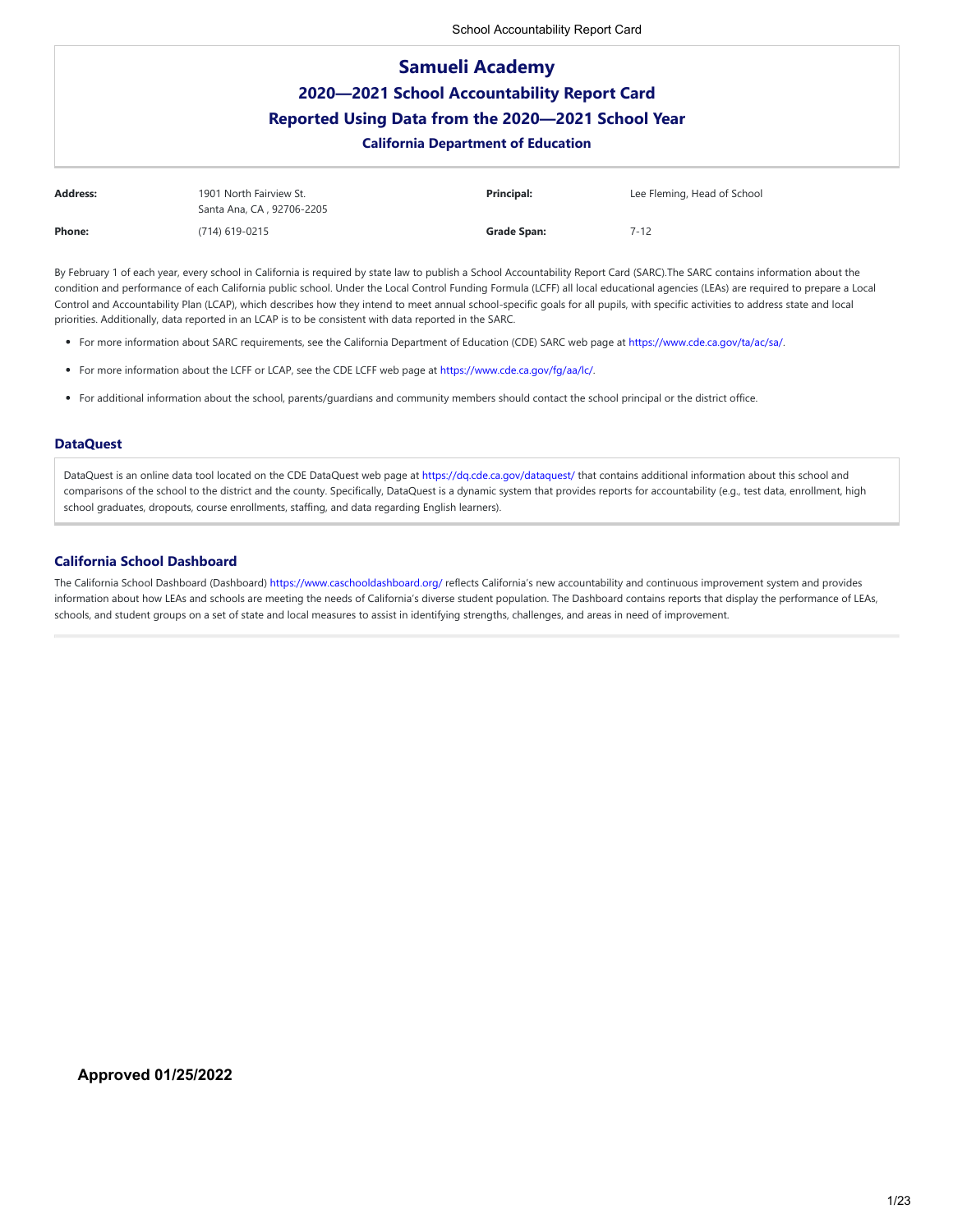# **About This School**

# **Lee Fleming, Head of School**

Principal, Samueli Academy

# **About Our School**

Samueli Academy's mission is to ignite the passion within all students to reach their greatest potential through a nurturing and innovative learning environment. Never has the emphasis of our mission on innovation and nurturing been so critical as during these last 2 years in which we have collectively experienced loss, isolation, and constant change. As a school created with the idea of adjusting structures to meet student needs, Samueli Academy is uniquely positioned to support student success through this pandemic. We excel at flexibility, learning our way through problems, and leveraging relationships with partners to provide ample support to our students. We hope our partners know how much we appreciate their support, our parents and caregivers understand that we tremendously value their input, and that our students feel how much we love them.

With gratitude,

Lee Fleming

# Head of School

**Contact**

Samueli Academy 1901 North Fairview St. Santa Ana, CA 92706-2205

Phone: [\(714\) 619-0215](tel:(714) 619-0215) Email: [lfleming@samueliacademy.org](mailto:lfleming@samueliacademy.org)

# **Contact Information (School Year 2020—2021)**

| <b>District Contact Information (School Year 2020–2021)</b> |                                       |
|-------------------------------------------------------------|---------------------------------------|
| <b>District Name</b>                                        | Orange County Department of Education |
| <b>Phone Number</b>                                         | (714) 966-4000                        |
| Superintendent                                              | Mijares, Al                           |
| <b>Email Address</b>                                        | amijares@ocde.us                      |
| Website                                                     | www.ocde.us                           |
|                                                             |                                       |
| <b>School Contact Information (School Year 2020–2021)</b>   |                                       |
| <b>School Name</b>                                          | Samueli Academy                       |
| <b>Street</b>                                               | 1901 North Fairview St.               |
| City, State, Zip                                            | Santa Ana, CA, 92706-2205             |
| <b>Phone Number</b>                                         | (714) 619-0215                        |
| Principal                                                   | Lee Fleming, Head of School           |
| <b>Email Address</b>                                        | Ifleming@samueliacademy.org           |
| Website                                                     | http://www.samueliacademy.org/        |
| <b>County-District-School (CDS) Code</b>                    | 30103060126037                        |
|                                                             |                                       |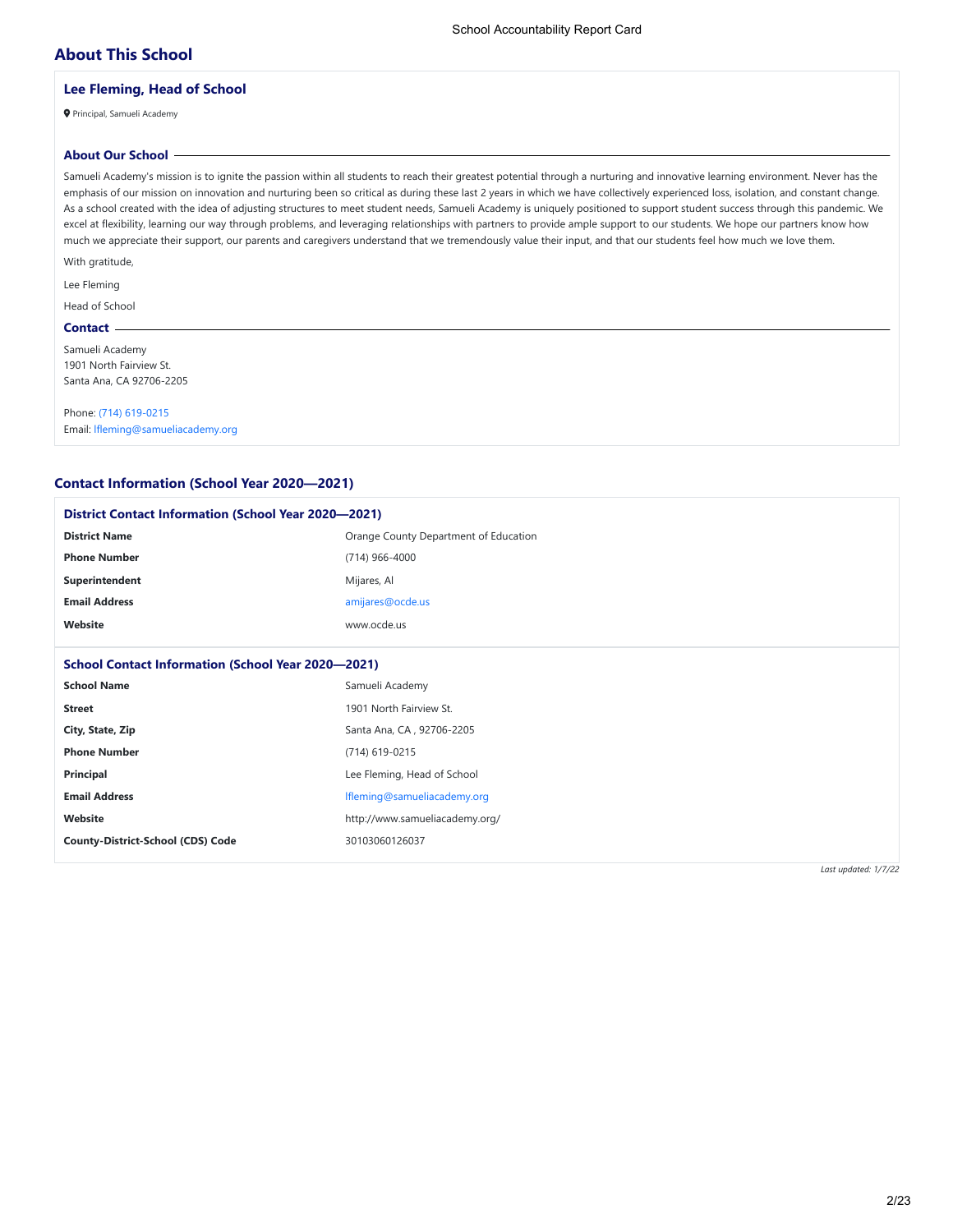### **School Description and Mission Statement (School Year 2020—2021)**

The Mission of Samueli Academy is to ignite the passion within all students to reach their greatest potential through a nurturing and innovative learning environment. Samueli Academy is an independent charter founded in 2013 under the Orange County Department of Education and is a program of Orangewood Foundation. Samueli Academy is located in Santa Ana, California in the heart of Orange County. Samueli Academy currently hosts about 130 students per grade level, for a total of 800. Samueli Academy has graduated five senior classes prior to this year and launched a middle school program beginning with 7th grade only in the fall of 2020, adding 8th grade in the fall of 2021.

Though the 2020-2021 school year started 100% online, even in the virtual environment, Samueli Academy maintained a commitment to highly quality project based learning (PBL) where the ideas of collaboration, teamwork, and authentic presentation are incorporated. We reopened as a school in March of 2020 with 60% of our student population on campus divided into two groups. Samueli Academy provides a 1:1 laptop ratio requiring students to prepare assignments, presentations, and projects, using computer software. Upon completion of projects, students dress professionally and present their findings to peers, teachers, and members of the community in a formal presentation. Samueli Academy students also take rigorous and challenging courses such AP, dual enrollment courses, and honors courses.

| <b>Grade Level</b>      | <b>Number of Students</b> |
|-------------------------|---------------------------|
| Grade 7                 | 120                       |
| Grade 9                 | 146                       |
| Grade 10                | 145                       |
| Grade 11                | 135                       |
| Grade 12                | 119                       |
| <b>Total Enrollment</b> | 665                       |



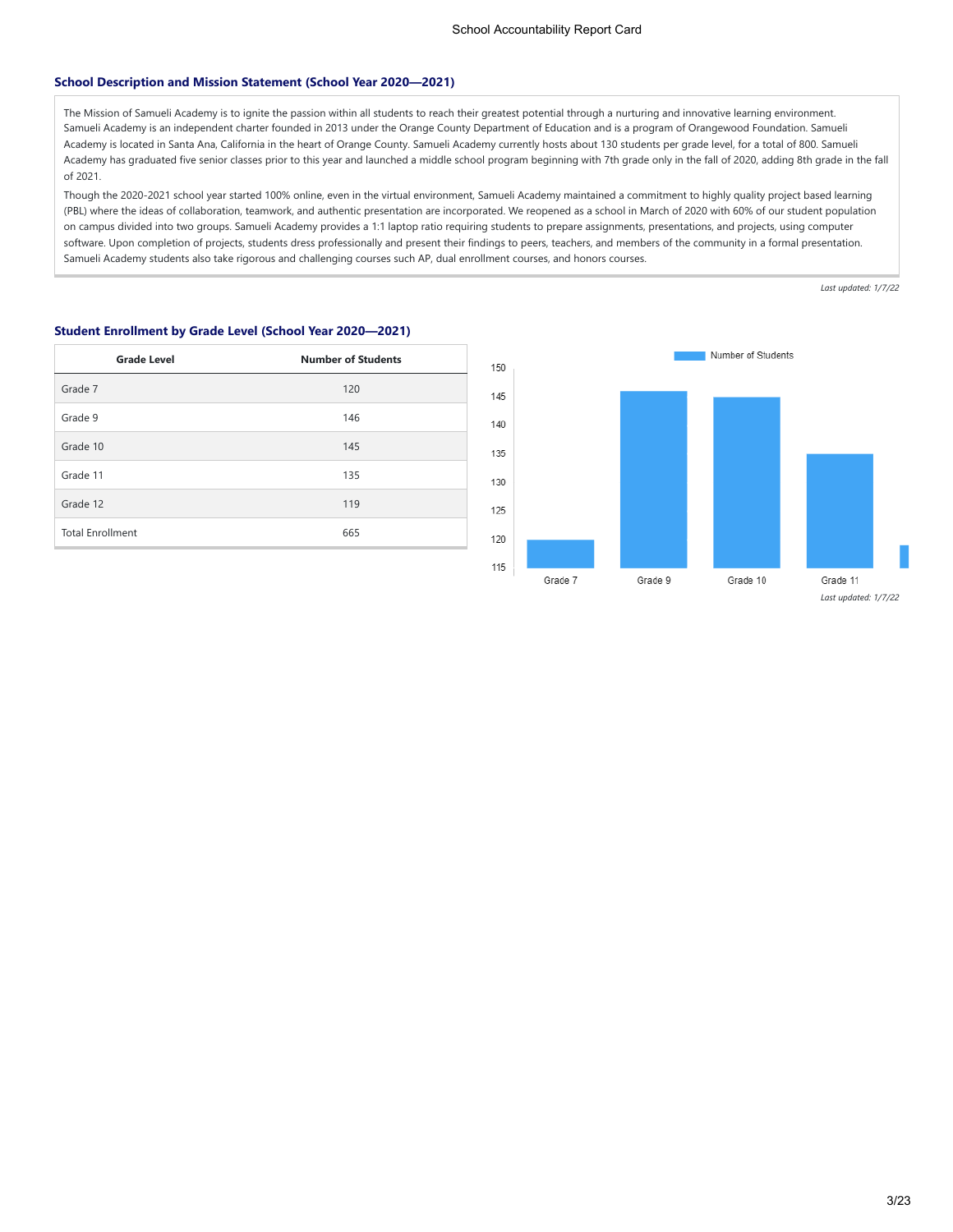# **Student Enrollment by Student Group (School Year 2020—2021)**

| <b>Student Group</b>                | <b>Student Group</b> |
|-------------------------------------|----------------------|
| Black or African American           | 0.40%                |
| American Indian or Alaska Native    | 0.10%                |
| Asian                               | 2.80%                |
| Filipino                            | 0.70%                |
| Hispanic or Latino                  | 86.10%               |
| Native Hawaiian or Pacific Islander | 0.10%                |
| White                               | 6.40%                |
| Two or More Races                   | 2.80%                |

| <b>Student Group (Other)</b>      | <b>Student Group</b> |
|-----------------------------------|----------------------|
| Socioeconomically Disavantaged    | 56.10%               |
| English Learners                  | 15.90%               |
| <b>Students with Disabilities</b> | 10.50%               |
| <b>Foster Youth</b>               | 0.90%                |
| Homeless                          | 0.70%                |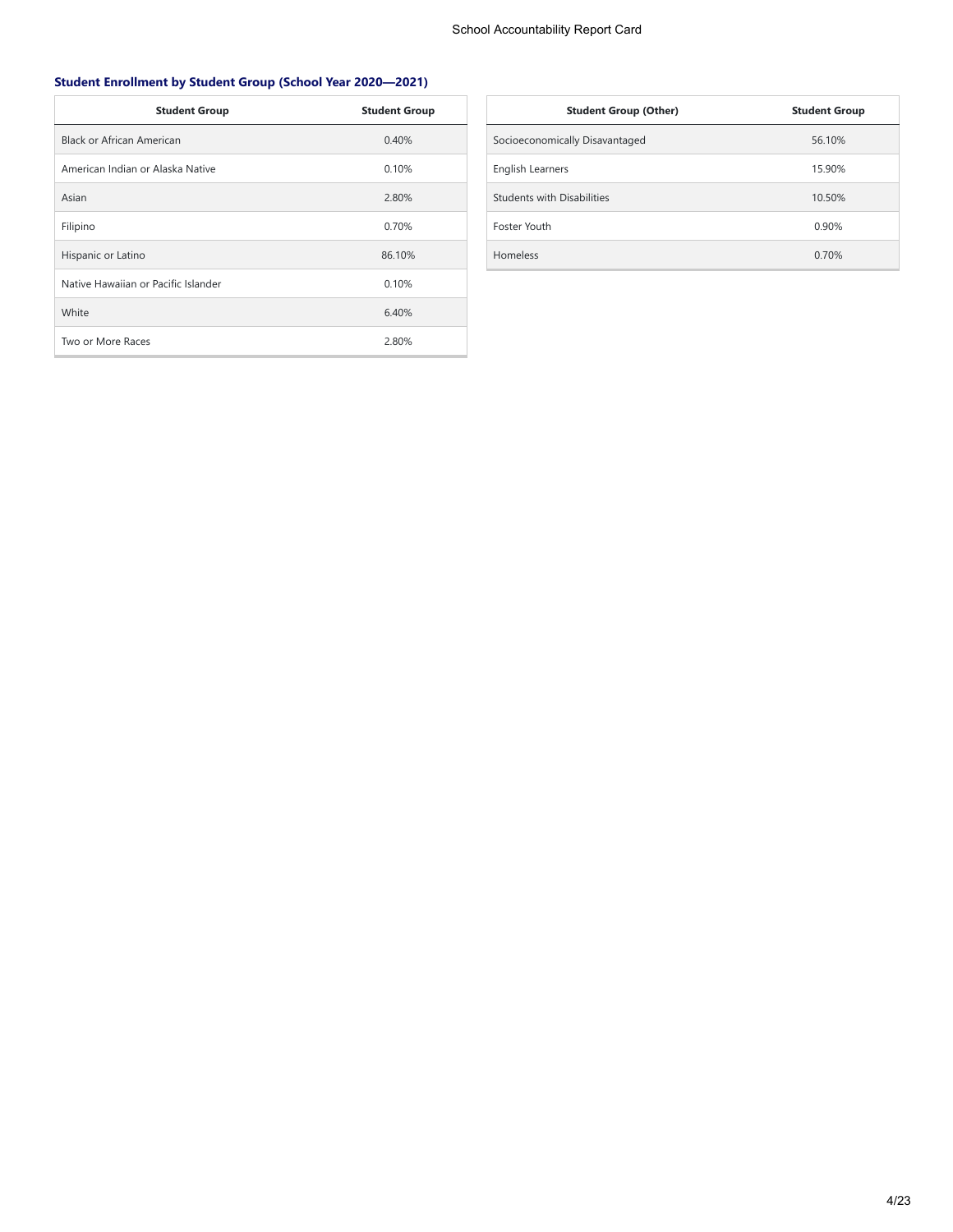# **A. Conditions of Learning**

# **State Priority: Basic**

The SARC provides the following information relevant to the State priority: Basic (Priority 1):

- Degree to which teachers are appropriately assigned and fully credentialed in the subject area and for the pupils they are teaching;
- Pupils have access to standards-aligned instructional materials; and
- School facilities are maintained in good repair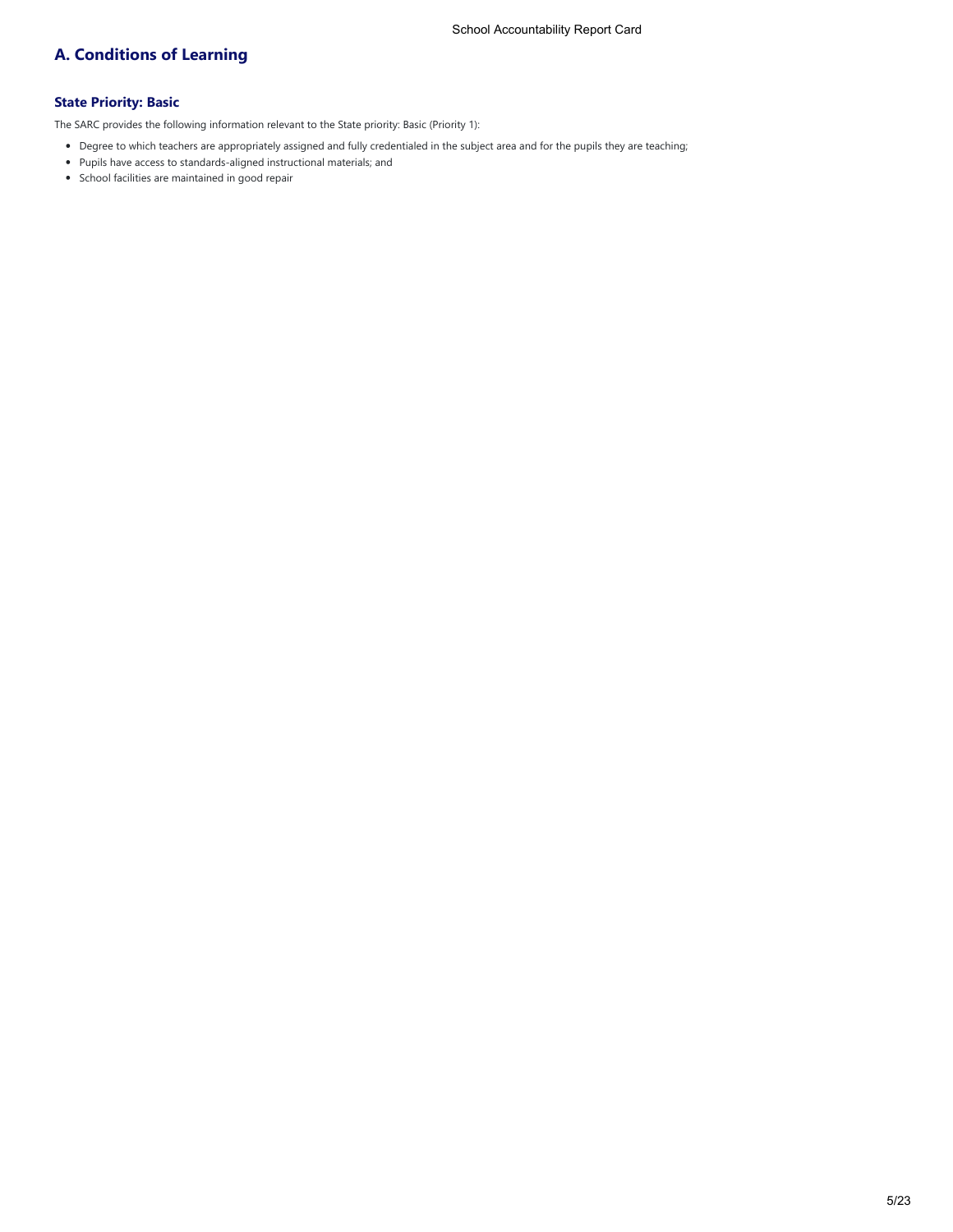# **Quality, Currency, Availability of Textbooks and Other Instructional Materials (School Year 2020—2021)**

Year and month in which the data were collected: August 2020

| <b>Subject</b>                         | Textbooks and Other Instructional Materials/year of Adoption                                                                                                                                                                                                                                                                                                                                                                                                                                                                                                                                                                                                                    | <b>From Most</b><br>Recent<br><b>Adoption?</b> | <b>Percent Students</b><br><b>Lacking Own</b><br><b>Assigned Copy</b> |
|----------------------------------------|---------------------------------------------------------------------------------------------------------------------------------------------------------------------------------------------------------------------------------------------------------------------------------------------------------------------------------------------------------------------------------------------------------------------------------------------------------------------------------------------------------------------------------------------------------------------------------------------------------------------------------------------------------------------------------|------------------------------------------------|-----------------------------------------------------------------------|
| Reading/Language<br>Arts               | Google Apps for Education ("GAFE"), Echo, Newsela, Khan Academy, Youtube, TED Talks, Prezi, Lets Go Learn,<br>Nearpod, Powtoons, Kahoot, Canvas, Brittanica<br>Novels may vary including:<br>Hamlet, The Glass Castle, Brave New World, The Kite Runner<br>The Tortilla Curtain, Enrique's Journey, Outliers, The Things They Carried, The Great Gatsby<br>Things Fall Apart, 1984, Animal Farm, We Were Here<br>Ender's Game, Lord of the Flies<br>Bless Me Última                                                                                                                                                                                                             | Yes                                            | 0%                                                                    |
| Mathematics                            | Interactive Mathematics Progam<br>Echo, Google Suite, Khan Academy, IXL, Desmos, TI-84 PLUS CE and family graphing calculators, TI-Nspire                                                                                                                                                                                                                                                                                                                                                                                                                                                                                                                                       | Yes                                            | $0\%$                                                                 |
| Science                                | NewsELA, TED Ed talks, Socrative, Google Suite, LoggerPro, Vocaroo, Bozeman Science, Vocabulary.com, Vernier<br>Probes (labware), digital volt meters, Youtube, Khan Academy, Google docs, Google Sheets, Sketchboard.io, digital<br>video creating, podcasts.<br>Environmental/Earth Science: AP Living and the Environment<br>Biology:<br>The Immortal Life of Henrietta Lacks<br>Half Earth: Our Planets fight for Survival<br>Guns, germs, and steel<br>Fast Food Nation: The Dark Side of the All-American Meal<br>Chemistry in the Community: American Chemical Society<br>Engineering: Sam: One Robot, a Dozen Engineers, and the Race to Revolutionize the Way We Build | Yes                                            | 0%                                                                    |
| History-Social<br>Science              | Digital and technological resources are used in 10th grade Social Studies, including Echo, Nearpod, Google<br>Docs/Slides, Youtube, Class Dojo, Crash Course, Digital Textbook, Britannica School and Weebly<br>World History: A History of Western Society<br>Economics: Economics, Principles & Practices                                                                                                                                                                                                                                                                                                                                                                     | Yes                                            | $0\%$                                                                 |
| Foreign Language                       | Newsela, Quizlet/Quizlet Live, Kahoot, Quizizz, YouTube, Google Docs/ Slides/ Sheets, Echo, Prezi, Conjuguemos<br>Exprésate<br>Abriendo Paso: Gramática (Prentice Hall)<br>Abriendo Paso: Lectura (Prentice Hall)<br>Conexiones: Comunicación Y Cultura (Prentice Hall)<br>La Hija del Sastre by Carrie Toth and Carol Gaab (TPRS Publishing)                                                                                                                                                                                                                                                                                                                                   | Yes                                            | $0\%$                                                                 |
| Health                                 | Diversified Health Occupations<br>Medical Terminology 350<br>Caring for Patients from Different Cultures<br>If Disney Ran Your Hospital: 9.5 Things You Would Do Differently                                                                                                                                                                                                                                                                                                                                                                                                                                                                                                    | Yes                                            | 0%                                                                    |
| Visual and<br>Performing Arts          | Visual Experience<br>Discovering Art History                                                                                                                                                                                                                                                                                                                                                                                                                                                                                                                                                                                                                                    | Yes                                            | 0%                                                                    |
| Science Lab Eqpmt N/A<br>(Grades 9-12) |                                                                                                                                                                                                                                                                                                                                                                                                                                                                                                                                                                                                                                                                                 | N/A                                            | 0%                                                                    |

Note: Cells with N/A values do not require data.

*Last updated: 1/8/22*

# **School Facility Conditions and Planned Improvements**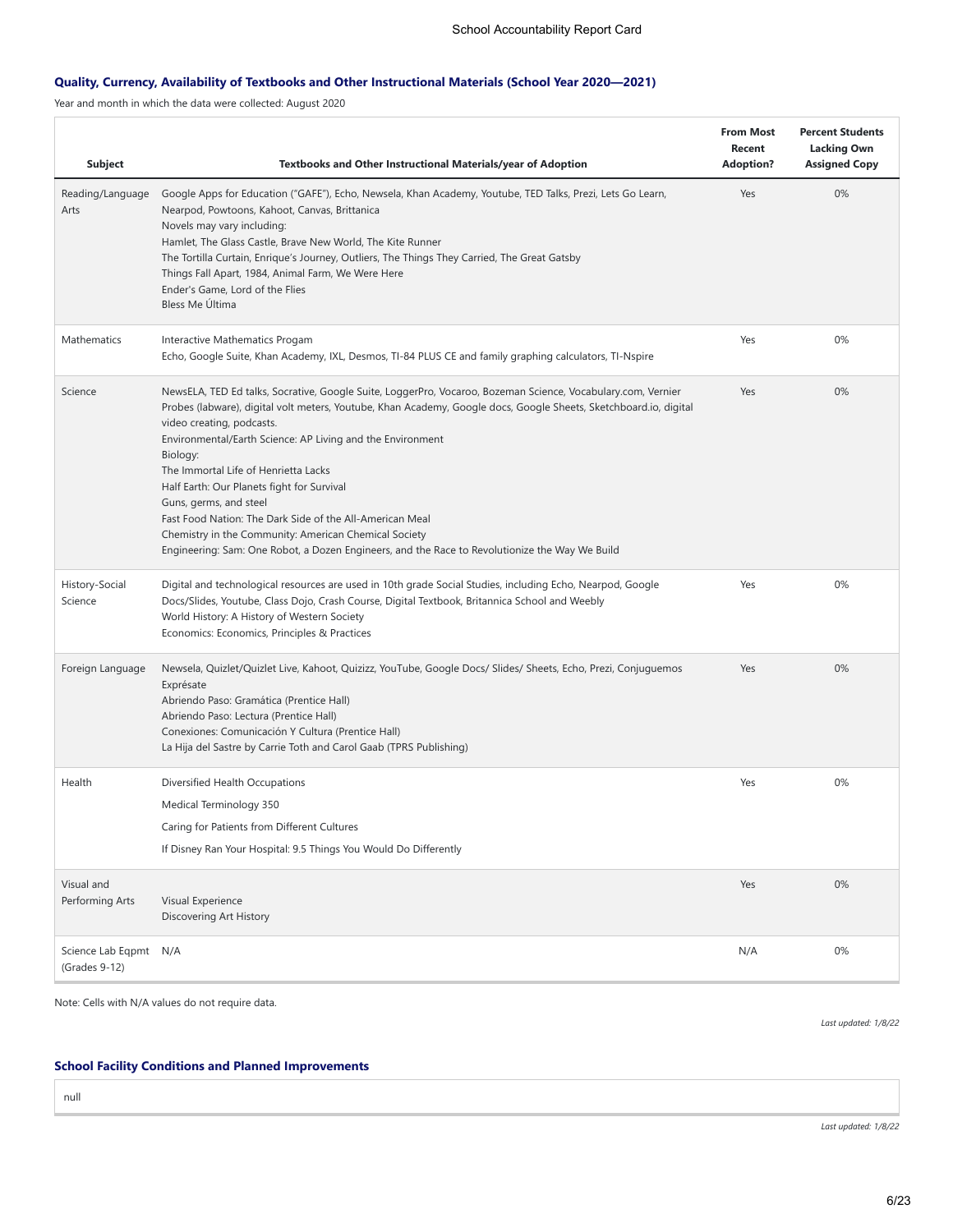# **School Facility Good Repair Status**

Using the most recently collected Facility Inspection Tool (FIT) data (or equivalent), provide the following:

- Determination of repair status for systems listed
- Description of any needed maintenance to ensure good repair
- The year and month in which the data were collected
- The rate for each system inspected
- The overall rating

Year and month of the most recent FIT report: October 2021

| <b>System Inspected</b>                                                | Rating<br><b>Repair Needed and Action Taken or Planned</b> |
|------------------------------------------------------------------------|------------------------------------------------------------|
| Systems: Gas Leaks, Mechanical/HVAC, Sewer                             | Good                                                       |
| <b>Interior: Interior Surfaces</b>                                     | Good                                                       |
| <b>Cleanliness:</b> Overall Cleanliness, Pest/Vermin Infestation       | Good                                                       |
| <b>Electrical: Electrical</b>                                          | Good                                                       |
| <b>Restrooms/Fountains: Restrooms, Sinks/Fountains</b>                 | Good                                                       |
| Safety: Fire Safety, Hazardous Materials                               | Good                                                       |
| <b>Structural:</b> Structural Damage, Roofs                            | Good                                                       |
| <b>External:</b> Playground/School Grounds, Windows/Doors/Gates/Fences | Good                                                       |

# **Overall Facility Rate**

Year and month of the most recent FIT report: October 2021

Overall Rating **Exemplary** Exemplary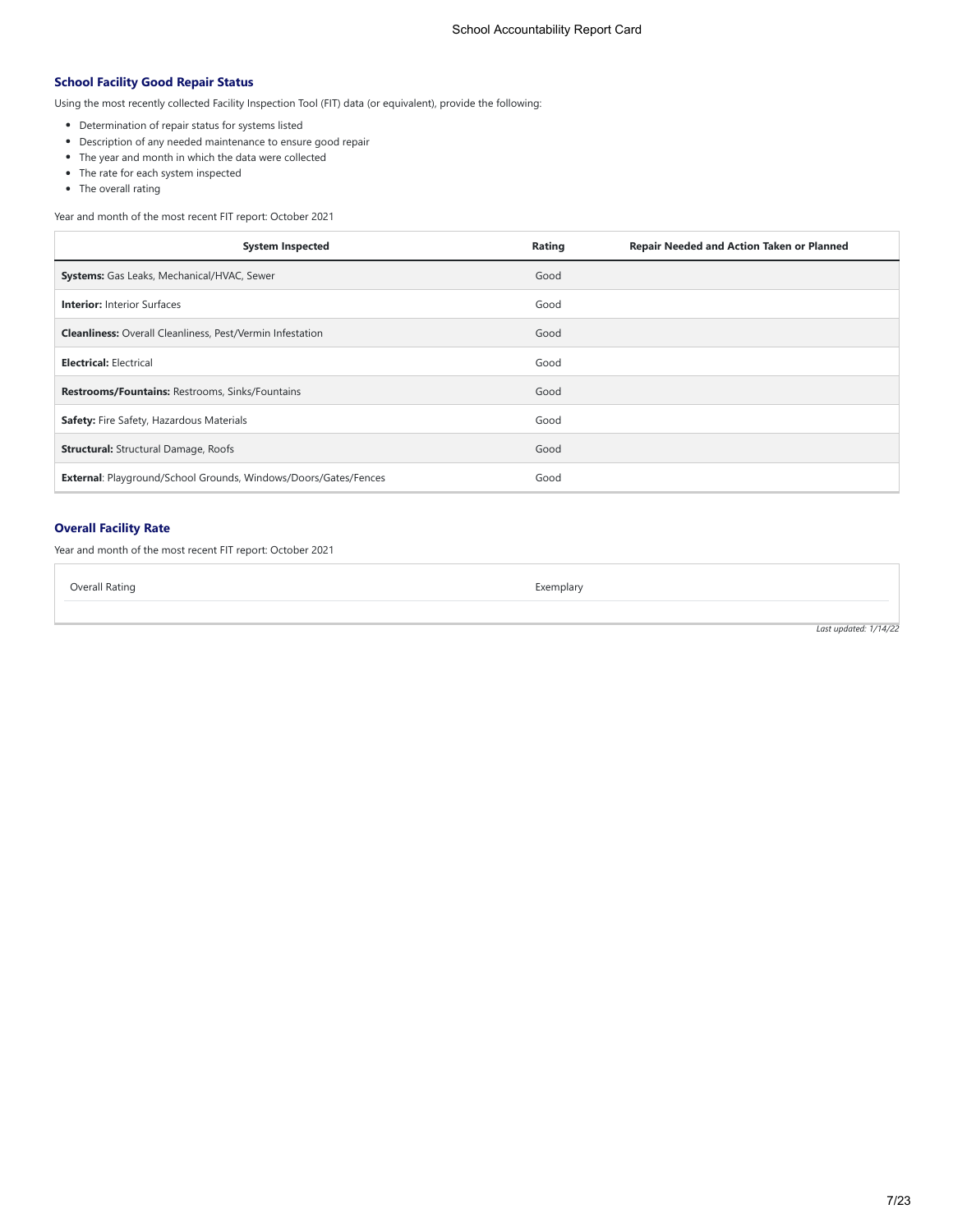# **B. Pupil Outcomes**

### **State Priority: Pupil Achievement**

The SARC provides the following information relevant to the State priority: Pupil Achievement (Priority 4):

- **Statewide assessments** (i.e., California Assessment of Student Performance and Progress [CAASPP] System, which includes the Smarter Balanced Summative Assessments for students in the general education population and the California Alternate Assessments [CAAs] for English language arts/literacy [ELA] and mathematics given in grades three through eight and grade eleven. Only eligible students may participate in the administration of the CAAs. CAAs items are aligned with alternate achievement standards, which are linked with the Common Core State Standards [CCSS] for students with the most significant cognitive disabilities); and
- The percentage of students who have successfully completed courses that satisfy the requirements for entrance to the University of California and the California State University, or career technical education sequences or programs of study.

# **CAASPP Test Results in ELA and Mathematics for All Students Grades Three through Eight and Grade Eleven**

### **Percentage of Students Meeting or Exceeding the State Standard**

| <b>Subject</b>                                       | School<br>2019-2020 | School<br>2020-2021 | <b>District</b><br>2019-2020 | <b>District</b><br>2020-2021 | <b>State</b><br>2019-2020 | <b>State</b><br>2020-2021 |
|------------------------------------------------------|---------------------|---------------------|------------------------------|------------------------------|---------------------------|---------------------------|
| English Language Arts / Literacy (grades 3-8 and 11) | N/A                 | N/A                 | N/A                          | N/A                          | N/A                       | N/A                       |
| Mathematics (grades 3-8 and 11)                      | N/A                 | N/A                 | N/A                          | N/A                          | N/A                       | N/A                       |

Note: Cells with N/A values do not require data.

Note: The 2019—2020 data are not available. Due to the COVID-19 pandemic, Executive Order N-30-20 was issued which waived the requirement for statewide testing for the 2019 —2020 school year.

Note: Percentages are not calculated when the number of students tested is ten or less, either because the number of students in this category is too small for statistical accuracy or to protect student privacy.

Note: ELA and mathematics test results include the Smarter Balanced Summative Assessment and the CAA. The "Percent Met or Exceeded" is calculated by taking the total number of students who met or exceeded the standard on the Smarter Balanced Summative Assessment plus the total number of students who met the standard (i.e., achieved Level 3- Alternate) on the CAAs divided by the total number of students who participated in both assessments.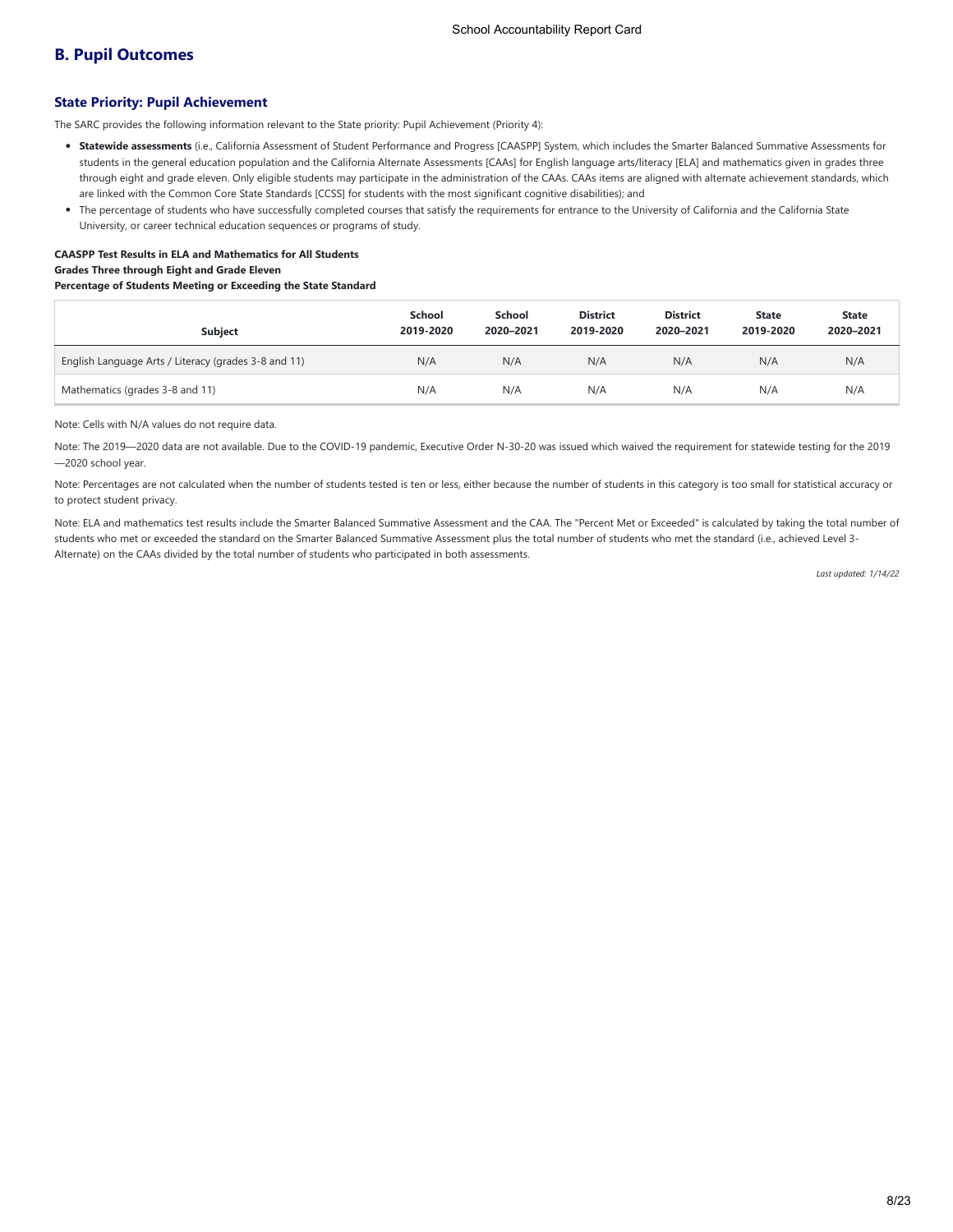# **CAASPP Test Results in ELA by Student Group**

**Grades Three through Eight and Grade Eleven (School Year 2020—2021)**

| <b>Student Group</b>                                 | <b>Total</b><br><b>Enrollment</b> | <b>Number</b><br><b>Tested</b> | Percent<br><b>Tested</b> | Percent<br><b>Not</b><br><b>Tested</b> | Percent<br>Met or<br><b>Exceeded</b> |
|------------------------------------------------------|-----------------------------------|--------------------------------|--------------------------|----------------------------------------|--------------------------------------|
| All Students                                         | 262                               | 247                            | 94.27                    | 5.73                                   | 65.04                                |
| Male                                                 | 134                               | 127                            | 94.78                    | 5.22                                   | 53.54                                |
| Female                                               | 126                               | 118                            | 93.65                    | 6.35                                   | 76.92                                |
| <b>Black or African American</b>                     | $\sim$ $-$                        | $-\,-$                         | $-\,-$                   | $\sim$ $-$                             | $\sim$ $-$                           |
| American Indian or Alaska Native                     | $\mathbf 0$                       | $\mathbf 0$                    | $\mathbf 0$              | $\mathbf 0$                            | 0                                    |
| Asian                                                | $\sim$ $-$                        | $\sim$ $-$                     | $\sim$ $\sim$            | $\sim$ $-$                             | $\sim$ $-$                           |
| Filipino                                             | $-\,-$                            | $-\,-$                         | $-\,-$                   | $-$                                    | $-\,-$                               |
| Hispanic or Latino                                   | 222                               | 209                            | 94.14                    | 5.86                                   | 63.46                                |
| Native Hawaiian or Pacific Islander                  | $\sim$ $-$                        | $\sim$ $-$                     | $\overline{\phantom{m}}$ | $\sim$ $-$                             | $\sim$ $-$                           |
| White                                                | 15                                | 14                             | 93.33                    | 6.67                                   | 64.29                                |
| Two or More Races                                    | 12                                | 12                             | 100.00                   | 0.00                                   | 83.33                                |
| Socieconomically Disadvantages                       | 141                               | 132                            | 93.62                    | 6.38                                   | 61.83                                |
| English Learners                                     | 37                                | 32                             | 86.49                    | 13.51                                  | 18.75                                |
| <b>Students with Disabilities</b>                    | 27                                | 25                             | 92.59                    | 7.41                                   | 12.00                                |
| <b>Students Receiving Migrant Education Services</b> | $\mathbf 0$                       | $\mathbf 0$                    | $\mathbf 0$              | 0                                      | $\mathbf 0$                          |
| Foster Youth                                         | $\sim$ $-$                        | $\sim$ $-$                     | $\sim$ $-$               | $\sim$ $\sim$                          | $\sim$ $-$                           |
| Homeless                                             |                                   |                                |                          |                                        |                                      |

# Note: Cells with N/A values do not require data.

Note: The 2019—2020 data are not available. Due to the COVID-19 pandemic, Executive Order N-30-20 was issued which waived the requirement for statewide testing for the 2019 —2020 school year.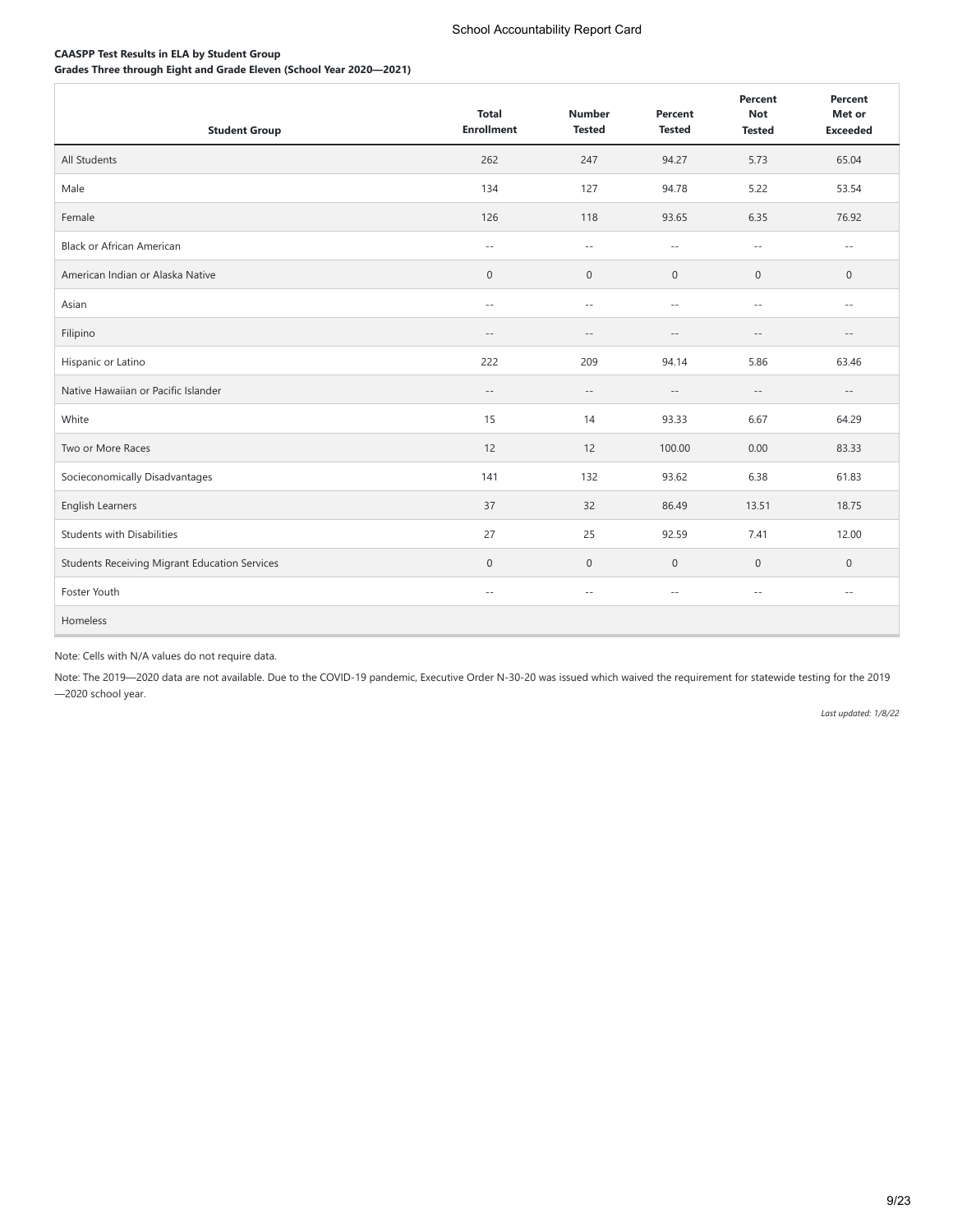# **CAASPP Test Results in Mathematics by Student Group**

**Grades Three through Eight and Grade Eleven (School Year 2020—2021)**

| <b>Student Group</b>                                 | <b>Total</b><br><b>Enrollment</b> | <b>Number</b><br><b>Tested</b> | Percent<br><b>Tested</b> | Percent<br><b>Not</b><br><b>Tested</b> | Percent<br>Met or<br><b>Exceeded</b> |
|------------------------------------------------------|-----------------------------------|--------------------------------|--------------------------|----------------------------------------|--------------------------------------|
| All Students                                         | 262                               | 242                            | 92.37                    | 7.63                                   | 36.93                                |
| Male                                                 | 134                               | 125                            | 93.28                    | 6.72                                   | 37.60                                |
| Female                                               | 126                               | 115                            | 91.27                    | 8.73                                   | 35.96                                |
| <b>Black or African American</b>                     | $\sim$ $-$                        | $\sim$ $-$                     | $\sim$ $\sim$            | $\sim$ $-$                             | $\sim$ $-$                           |
| American Indian or Alaska Native                     | $\mathbf 0$                       | $\mathbf 0$                    | $\mathbf 0$              | 0                                      | 0                                    |
| Asian                                                | $\sim$ $-$                        | $\sim$ $-$                     | $\sim$ $\sim$            | $\sim$ $-$                             | $\sim$ $-$                           |
| Filipino                                             | $-\,-$                            | $-\,-$                         | $-\,-$                   | $-$                                    | $-\,-$                               |
| Hispanic or Latino                                   | 222                               | 205                            | 92.34                    | 7.66                                   | 34.31                                |
| Native Hawaiian or Pacific Islander                  | $-\,-$                            | $-\,-$                         | $\overline{\phantom{m}}$ | $-\,-$                                 | $-\,-$                               |
| White                                                | 15                                | 14                             | 93.33                    | 6.67                                   | 42.86                                |
| Two or More Races                                    | 12                                | 12                             | 100.00                   | 0.00                                   | 66.67                                |
| Socieconomically Disadvantages                       | 141                               | 128                            | 90.78                    | 9.22                                   | 32.03                                |
| English Learners                                     | 37                                | 33                             | 89.19                    | 10.81                                  | 0.00                                 |
| <b>Students with Disabilities</b>                    | 27                                | 23                             | 85.19                    | 14.81                                  | 13.64                                |
| <b>Students Receiving Migrant Education Services</b> | $\mathbf 0$                       | $\mathbf 0$                    | $\mathbf 0$              | 0                                      | $\mathbf 0$                          |
| Foster Youth                                         | $\sim$ $-$                        | $ -$                           | $\sim$ $-$               | $\sim$ $-$                             | $\sim$ $-$                           |
| Homeless                                             |                                   |                                |                          |                                        |                                      |

# Note: Cells with N/A values do not require data.

Note: The 2019—2020 data are not available. Due to the COVID-19 pandemic, Executive Order N-30-20 was issued which waived the requirement for statewide testing for the 2019 —2020 school year.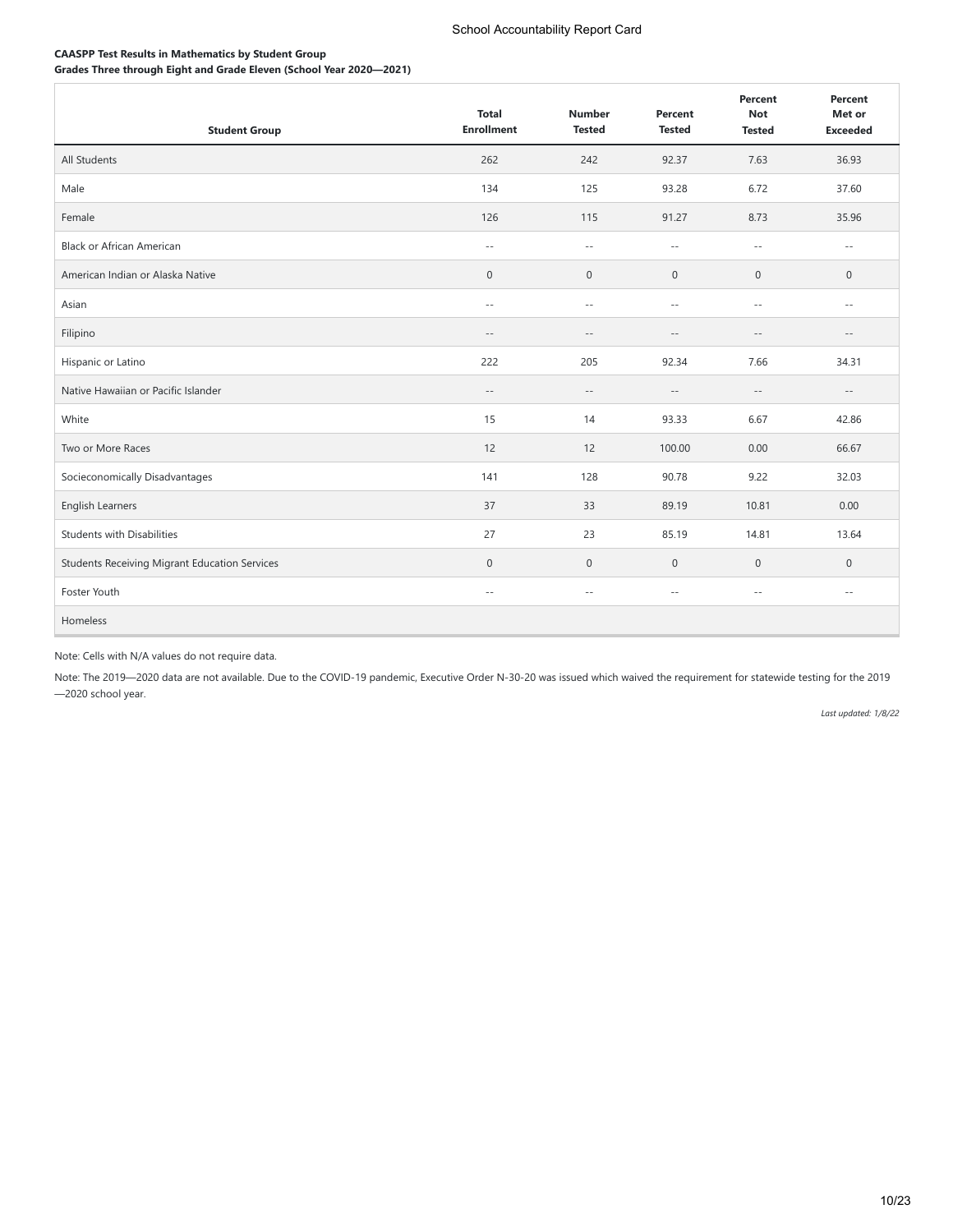# **CAASPP Test Results in Science for All Students Grades Five, Eight and High School**

**Percentage of Students Meeting or Exceeding the State Standard**

| Subject                                | School    | <b>School</b> | <b>District</b> | <b>District</b> | State     | <b>State</b> |
|----------------------------------------|-----------|---------------|-----------------|-----------------|-----------|--------------|
|                                        | 2019-2020 | 2020-2021     | 2019-2020       | 2020-2021       | 2019-2020 | 2020-2021    |
| Science (grades 5, 8, and high school) | N/A       | 25.93         | N/A             | <b>NT</b>       | N/A       | 28.72        |

Note: Cells with N/A values do not require data.

Note: The 2019—2020 data are not available. Due to the COVID-19 pandemic, Executive Order N-30-20 was issued which waived the requirement for statewide testing for the 2019 —2020 school year.

Note: The new California Science Test (CAST) was first administered operationally in the 2018—2019 school year.

*Last updated:*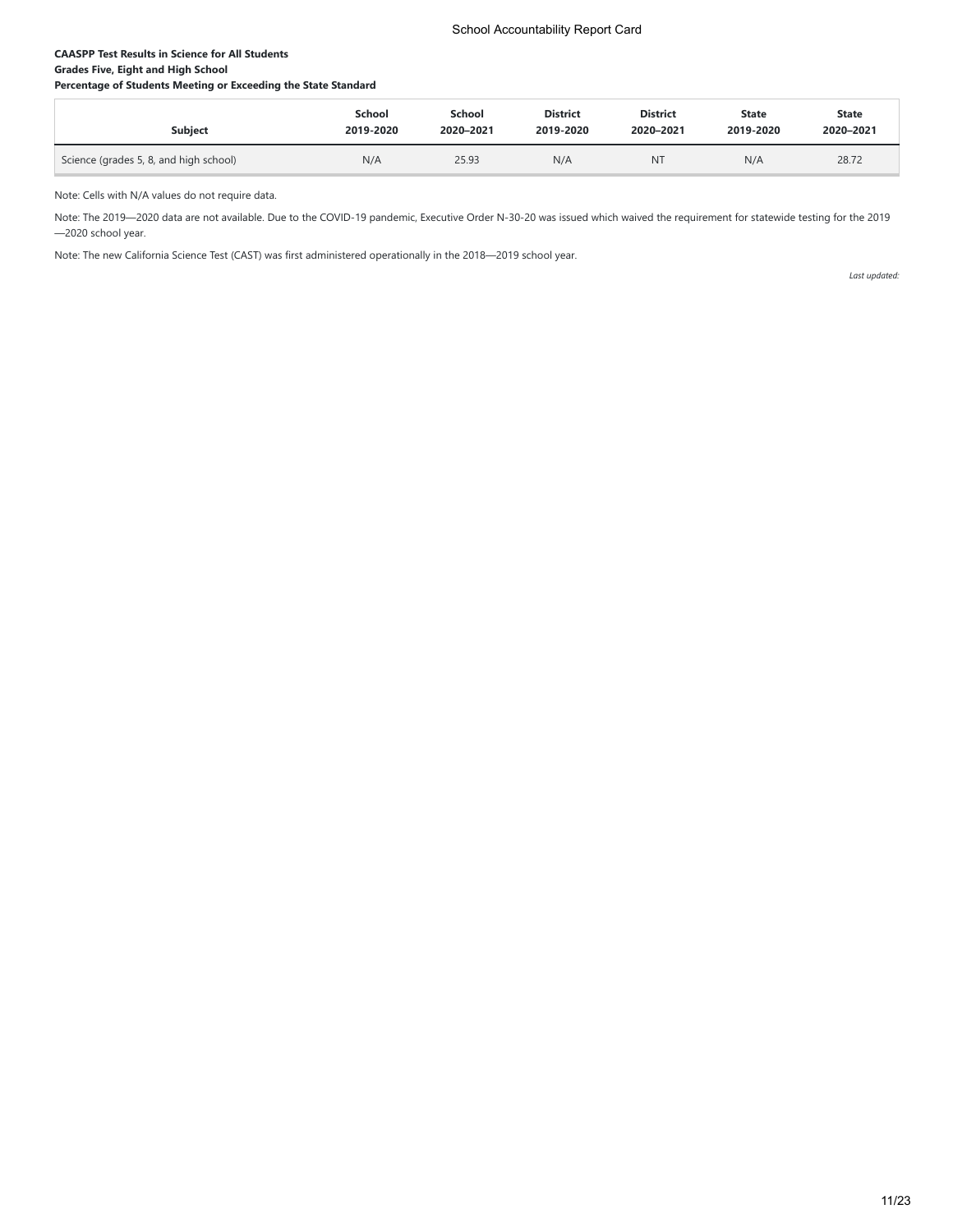# **CAASPP Test Results in Science by Student Group**

**Grades Five, Eight and High School (School Year 2020—2021)**

| <b>Student Group</b>                                 | <b>Total</b><br><b>Enrollment</b> | <b>Number</b><br><b>Tested</b> | Percent<br><b>Tested</b>   | Percent<br><b>Not</b><br><b>Tested</b> | Percent<br>Met or<br><b>Exceeded</b> |
|------------------------------------------------------|-----------------------------------|--------------------------------|----------------------------|----------------------------------------|--------------------------------------|
| All Students                                         | 34                                | 28                             | 82.35                      | 17.65                                  | 25.93                                |
| Male                                                 | 20                                | 19                             | 95.00                      | 5.00                                   | 27.78                                |
| Female                                               | 14                                | 9                              | 64.29                      | 35.71                                  | $\overline{\phantom{m}}$             |
| <b>Black or African American</b>                     | $\sim$ $-$                        | $\sim$ $-$                     | $\sim$ $-$                 | $\sim$ $-$                             | $\sim$ $-$                           |
| American Indian or Alaska Native                     | $\mathsf{O}\xspace$               | $\boldsymbol{0}$               | $\bf 0$                    | $\boldsymbol{0}$                       | 0                                    |
| Asian                                                | $\sim$ $-$                        | $ -$                           | $\sim$ $-$                 | $\sim$ $-$                             | $\sim$ $-$                           |
| Filipino                                             | $\mathbf 0$                       | $\mathbb O$                    | $\mathbf 0$                | $\boldsymbol{0}$                       | $\boldsymbol{0}$                     |
| Hispanic or Latino                                   | 25                                | 21                             | 84.00                      | 16.00                                  | 15.00                                |
| Native Hawaiian or Pacific Islander                  | $\mathsf{O}\xspace$               | $\mathbf 0$                    | $\mathbf 0$                | $\boldsymbol{0}$                       | $\mathsf{O}\xspace$                  |
| White                                                | $\sim$ $-$                        | $\sim$ $\sim$                  | $\sim$                     | $\sim$ $-$                             | $\sim$ $-$                           |
| Two or More Races                                    | $-$                               | $- -$                          | $\sim$                     | $\sim$                                 | $-$                                  |
| Socieconomically Disadvantages                       | 16                                | 13                             | 81.25                      | 18.75                                  | 25.00                                |
| English Learners                                     | $\overline{\phantom{m}}$          | $-\,-$                         | $\overline{\phantom{m}}$ . | $\qquad \qquad -$                      | $\overline{\phantom{m}}$             |
| <b>Students with Disabilities</b>                    | $\sim$ $-$                        | $\sim$ $-$                     | $\overline{\phantom{a}}$   | $\sim$ $-$                             | $\sim$ $-$                           |
| <b>Students Receiving Migrant Education Services</b> | $\mathbf 0$                       | $\mathbf 0$                    | $\mathbf{0}$               | $\boldsymbol{0}$                       | 0                                    |
| Foster Youth                                         | $\overline{\phantom{m}}$          | $-\,-$                         | $\sim$ $-$                 | $-\,-$                                 | $\overline{\phantom{m}}$             |
| Homeless                                             |                                   |                                |                            |                                        |                                      |

# Note: Cells with N/A values do not require data.

Note: The 2019—2020 data are not available. Due to the COVID-19 pandemic, Executive Order N-30-20 was issued which waived the requirement for statewide testing for the 2019 —2020 school year.

*Last updated: 12/10/21*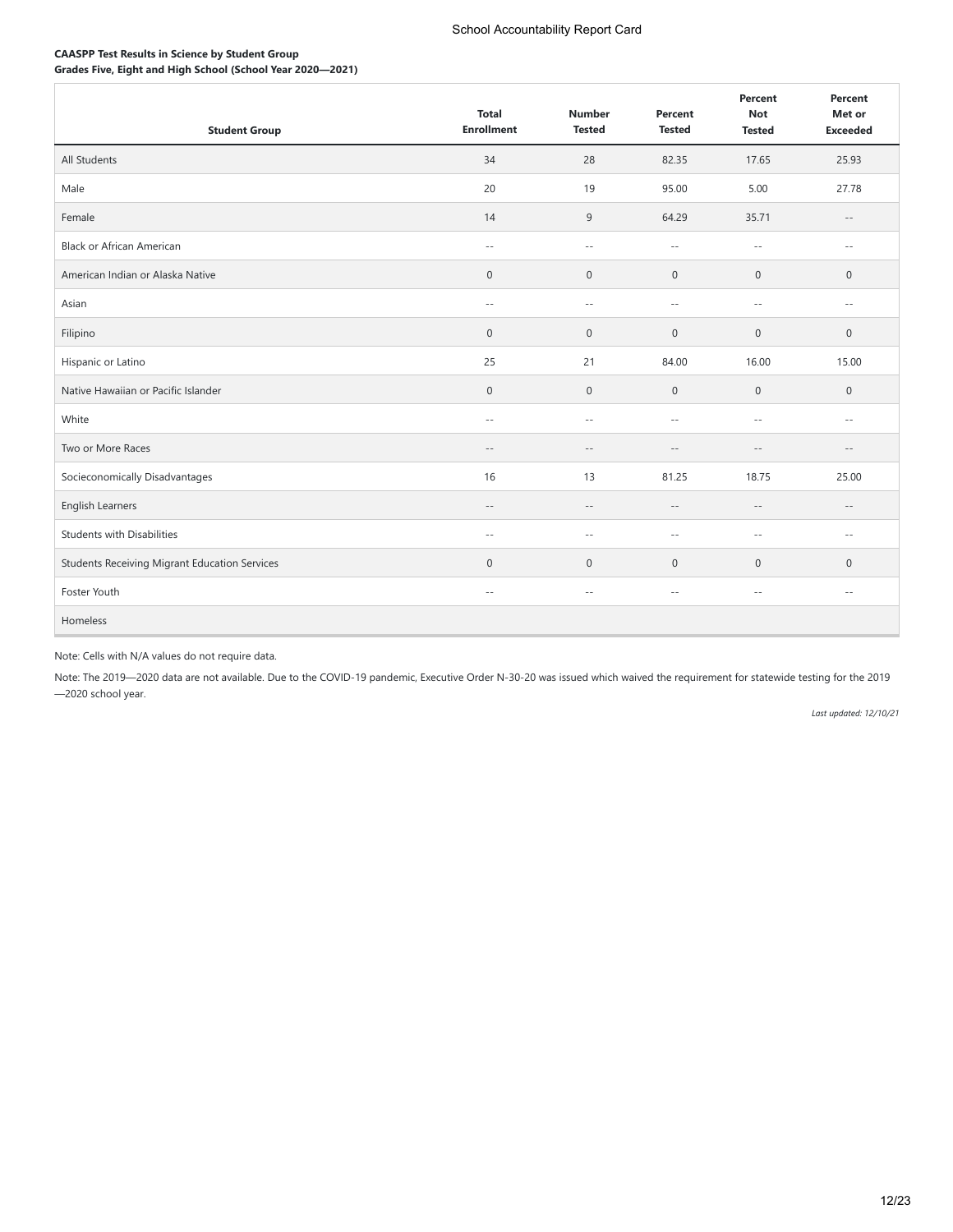#### **Career Technical Education (CTE) Programs (School Year 2020—2021)**

| CTE Programs Offered at Samueli Academy                                                                                                                  |
|----------------------------------------------------------------------------------------------------------------------------------------------------------|
| Engineering & Artchitecture                                                                                                                              |
| Arts Media & Entertainment                                                                                                                               |
| Virtual Enterprise                                                                                                                                       |
| CTE course sequences are updated in the Course Catalog each year. Click here for the current course catalog.                                             |
| Primary Representatives from CTE Advisory Committees:                                                                                                    |
| Engineering & Architecture contact: Nino Polizzi (npolizzi@samueliacademy.org)                                                                           |
| Arts Media & Entertainment contact: Patricia Vining (pvining@samueliacademy.org)                                                                         |
| Work-Based Learning and VEI contact: Gina Gonzalez (ggonzalez@samueliacademy.org)                                                                        |
| Members of the CTE advisory committees represent a broad spectrum of industries across all fields of engineering, design, fashion, and local businesses. |

### **Career Technical Education (CTE) Participation (School Year 2020—2021)**

| <b>Measure</b>                                                                                                          | <b>CTE Program Participation</b> |
|-------------------------------------------------------------------------------------------------------------------------|----------------------------------|
| Number of Pupils Participating in CTE                                                                                   | 543                              |
| Percent of Pupils that Complete a CTE Program and Earn a High School Diploma                                            | 90                               |
| Percent of CTE Courses that are Sequenced or Articulated Between the School and Institutions of Postsecondary Education | $- -$                            |

*Last updated: 1/8/22*

*Last updated: 1/8/22*

# **Courses for University of California (UC) and/or California State University (CSU) Admission**

| <b>UC/CSU Course Measure</b>                                                | Percent |
|-----------------------------------------------------------------------------|---------|
| 2020–2021 Pupils Enrolled in Courses Required for UC/CSU Admission          | 100.00% |
| 2019-2020 Graduates Who Completed All Courses Required for UC/CSU Admission | 58.25%  |

*Last updated: 1/8/22*

# **State Priority: Other Pupil Outcomes**

The SARC provides the following information relevant to the State priority: Other Pupil Outcomes (Priority 8):

Pupil outcomes in the subject area of physical education

#### **California Physical Fitness Test Results (School Year 2020—2021)**

| <b>Grade Level</b> | Percentage of<br><b>Students Meeting</b><br><b>Four of Six</b><br><b>Fitness Standards</b> | Percentage of<br><b>Students Meeting</b><br><b>Five of Six</b><br><b>Fitness Standards</b> | Percentage of<br><b>Students Meeting</b><br>Six of Six<br><b>Fitness Standards</b> |
|--------------------|--------------------------------------------------------------------------------------------|--------------------------------------------------------------------------------------------|------------------------------------------------------------------------------------|
| 5.                 | N/A                                                                                        | N/A                                                                                        | N/A                                                                                |
|                    | N/A                                                                                        | N/A                                                                                        | N/A                                                                                |
| 9                  | N/A                                                                                        | N/A                                                                                        | N/A                                                                                |

### Note: Cells with N/A values do not require data.

Note: The 2019—2020 data are not available. Due to the COVID-19 pandemic, Executive Order N-30-20 was issued which waived the requirement for statewide testing for the 2019 —2020 school year.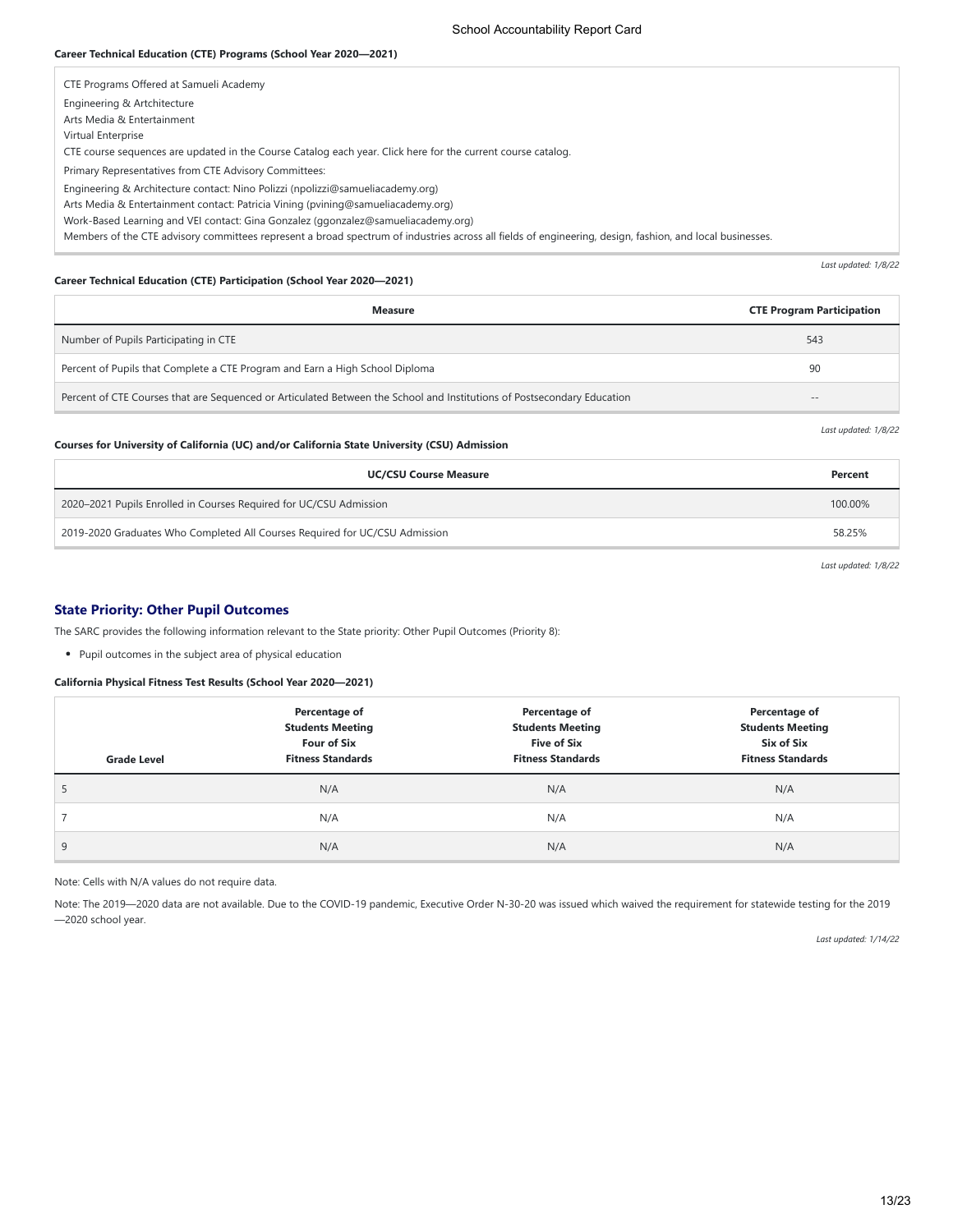# **C. Engagement**

## **State Priority: Parental Involvement**

The SARC provides the following information relevant to the State priority: Parental Involvement (Priority 3):

Efforts the school district makes to seek parent input in making decisions for the school district and each school site

#### **Opportunities for Parental Involvement (School Year 2021-2022)**

See the Samueli Academy website for updated opportunities:

#### **MENTOR**

Make a huge impact in the life of a foster youth by becoming a friend to rely on, a leader to look up to and a teacher to build self-confidence with. For more information about the Mentor Program, please contact Shane Panther at spanther@orangewoodfoundation.org or (714) 619-0225.

### YOUTH/FUNDRAISING EVENTS

Make our events memorable by supporting with registration, organizing, directing guests, manage games/activities, and other duties. All these opportunities are open to volunteers if we need extra support and the Volunteer Manager will contact you directly if interested.

#### HANSON AUTHENTIC AUDIENCE

Become a member by listening and critiquing student project presentations, with other business professionals and community leaders. Your help will build self-confidence and improve student communication skills.

#### WORK-BASED LEARNING

Prepare students for the work world by hosting a company tour, leading a workshop, assisting in mock interviews, hosting a summer intern, or become a career coach. Share your experience and passion with students as they take a 4 year career focused program.

### PROFESSIONAL MENTORSHIP PROGRAM

Be a professional mentor to Samueli Academy alumni. Provide support, knowlege, and insight to former students who are in their first or second year of college.

### AFTER SCHOOL ACADEMIC VOLUNTEER

Help students develop healthy study habits, gain confidence and improve academic performance, primarily in English and Math. As an Academic Volunteer you are helping to prepare students for success in high school and beyond. Monday- Thursday from 3:45PM-5:00PM.

#### CAFETERIA SUPPORT

Help clean, set-up and serve the students during their lunch period. Monday-Thursday from 11:30AM-12:30PM and Friday from 11:55AM-1:00PM

OFFICE SUPPORT

Provide administrative support to our front office team. Assist with greeting guests, checking-in volunteers, light clerical work and support of other special office projects as needed. Weekdays during school hours.

OTHER VOLUNTEER OPPORTUNITIES AT ORANGEWOOD FOUNDATION

#### **KITCHEN**

As a volunteer you can provide lunch or dinner for youth utilizing the on-site Resource Center or attending Independent Living Program workshops. This is a great opportunity for individuals, companies and small groups.

#### JOIN AN AUXILIARY

Two social groups of volunteers that fundraise and "friend" raise to support current and former foster youth – 44 Women for Orangewood and PALS. Make new friends who believe in our youth just like you do!

#### OFFICE SUPPORT

Get to know the operations of Orangewood Foundation. Provide administrative support - data entry, filing, and organizing donations. A few hours a week can help us accomplish a lot.

#### **State Priority: Pupil Engagement**

The SARC provides the following information relevant to the State priority: Pupil Engagement (Priority 5):

- High school dropout rates; and
- High school graduation rates

#### **Dropout Rate and Graduation Rate (Four-Year Cohort Rate)**

| <b>Indicator</b>       | <b>School</b><br>2017-2018 | School<br>2018-2019 | School<br>2019-2020 | <b>District</b><br>2017-2018 | <b>District</b><br>2018-2019 | <b>District</b><br>2019-2020 | <b>State</b><br>2017-2018 | <b>State</b><br>2018-2019 | <b>State</b><br>2019-2020 |
|------------------------|----------------------------|---------------------|---------------------|------------------------------|------------------------------|------------------------------|---------------------------|---------------------------|---------------------------|
| Dropout Rate           | 1.70%                      | .90%                | 2.50%               | $\sim$ $-$                   | $- -$                        | $= -$                        | 9.00%                     | 8.90%                     | 9.40%                     |
| <b>Graduation Rate</b> | 97.50%                     | 97.20%              | 97.50%              | $- -$                        | $- -$                        | $\sim$ $-$                   | 84.50%                    | 84.20%                    | 83.60%                    |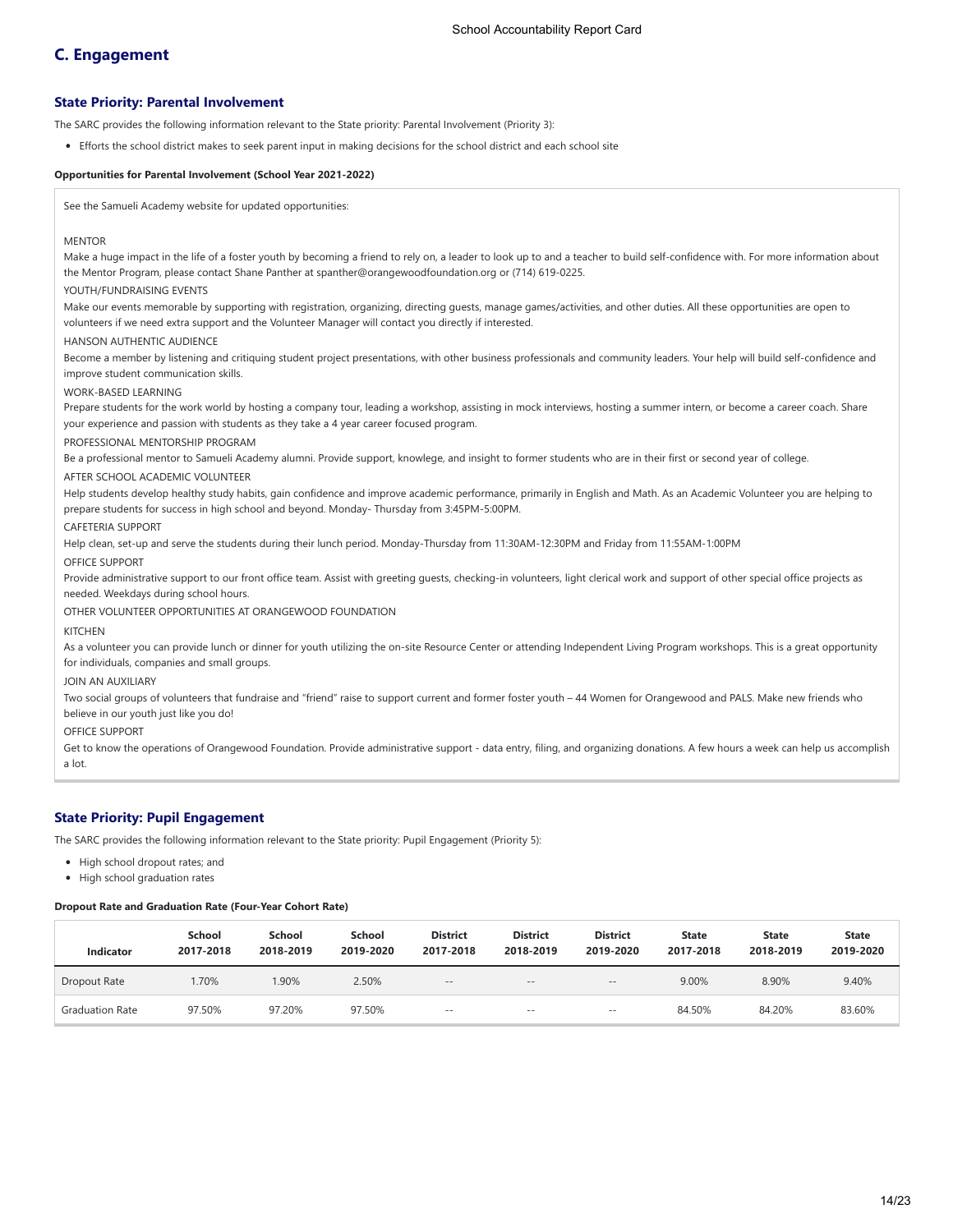# School Accountability Report Card

Dropout Rate Graduation Rate

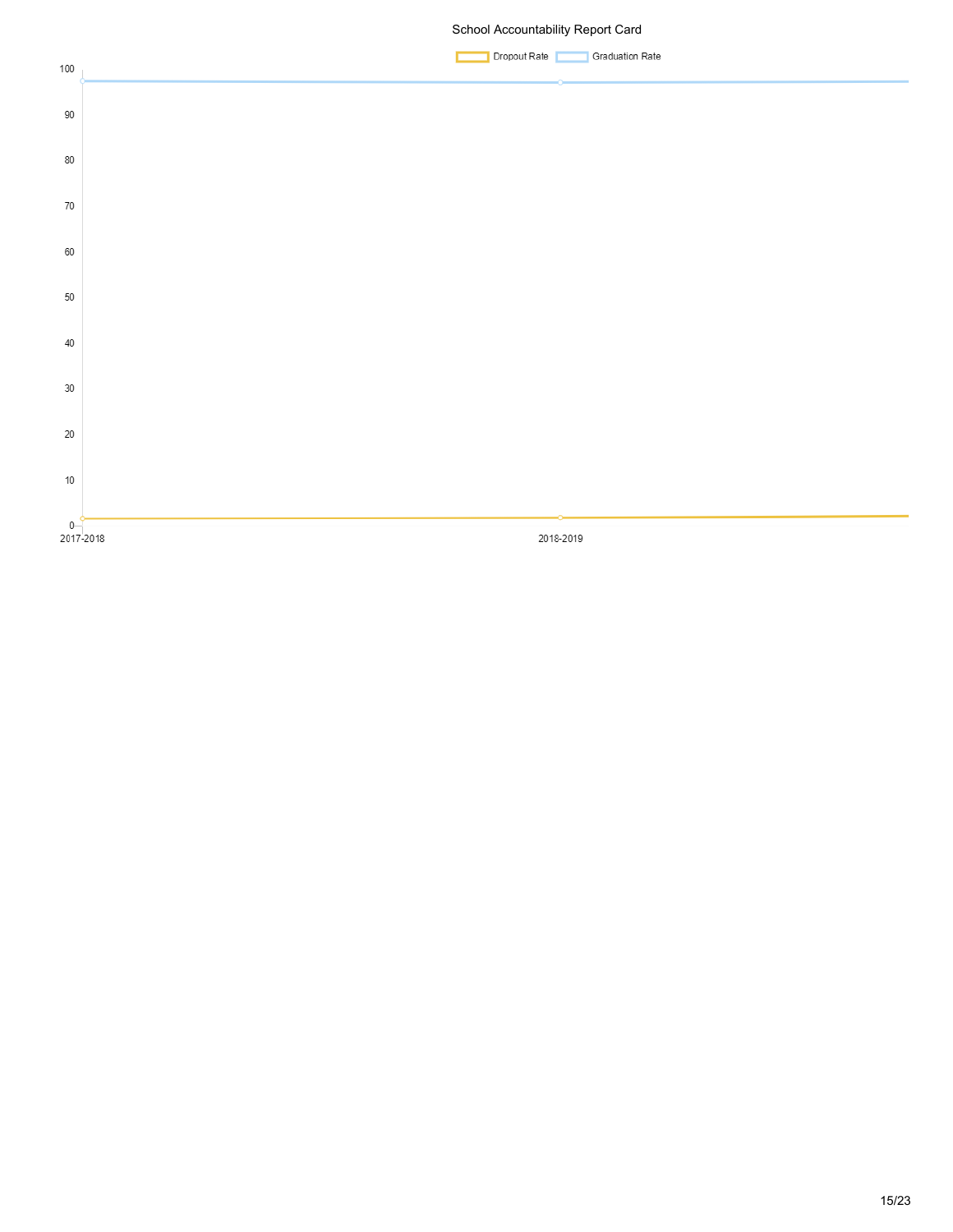# **State Priority: School Climate**

The SARC provides the following information relevant to the State priority: School Climate (Priority 6):

- Pupil suspension rates;
- Pupil expulsion rates; and
- Other local measures on the sense of safety

# **Suspensions and Expulsions**

**(data collected between July through June, each full school year respectively)**

| Rate        | School<br>2018-2019 | School<br>2019-2020 | <b>District</b><br>2018-2019 | <b>District</b><br>2019-2020 | <b>State</b><br>2018-2019 | <b>State</b><br>2019-2020 |
|-------------|---------------------|---------------------|------------------------------|------------------------------|---------------------------|---------------------------|
| Suspensions | 1.45%               | 2.67%               | .64%                         | 1.10%                        | 3.47%                     | 2.45%                     |
| Expulsions  | 0.00%               | 0.00%               | 0.00%                        | 0.00%                        | 0.08%                     | 0.05%                     |

# **Suspensions and Expulsions for School Year 2019—2020 Only**

# **(data collected between July through February, partial school year due to the COVID-19 pandemic)**

| Rate        | School<br>2020-2021 | <b>District</b><br>2020-2021 | <b>State</b><br>2020-2021 |
|-------------|---------------------|------------------------------|---------------------------|
| Suspensions | 0.00%               | 0.03%                        | 0.20%                     |
| Expulsions  | 0.00%               | 0.00%                        | 0.00%                     |

Note: The 2019—2020 suspensions and expulsions rate data are not comparable to prior year data because the 2019—2020 school year is a partial school year due to the COVID-19 crisis. As such, it would be inappropriate to make any comparisons in rates of suspensions and expulsions in the 2019—2020 school year compared to prior years.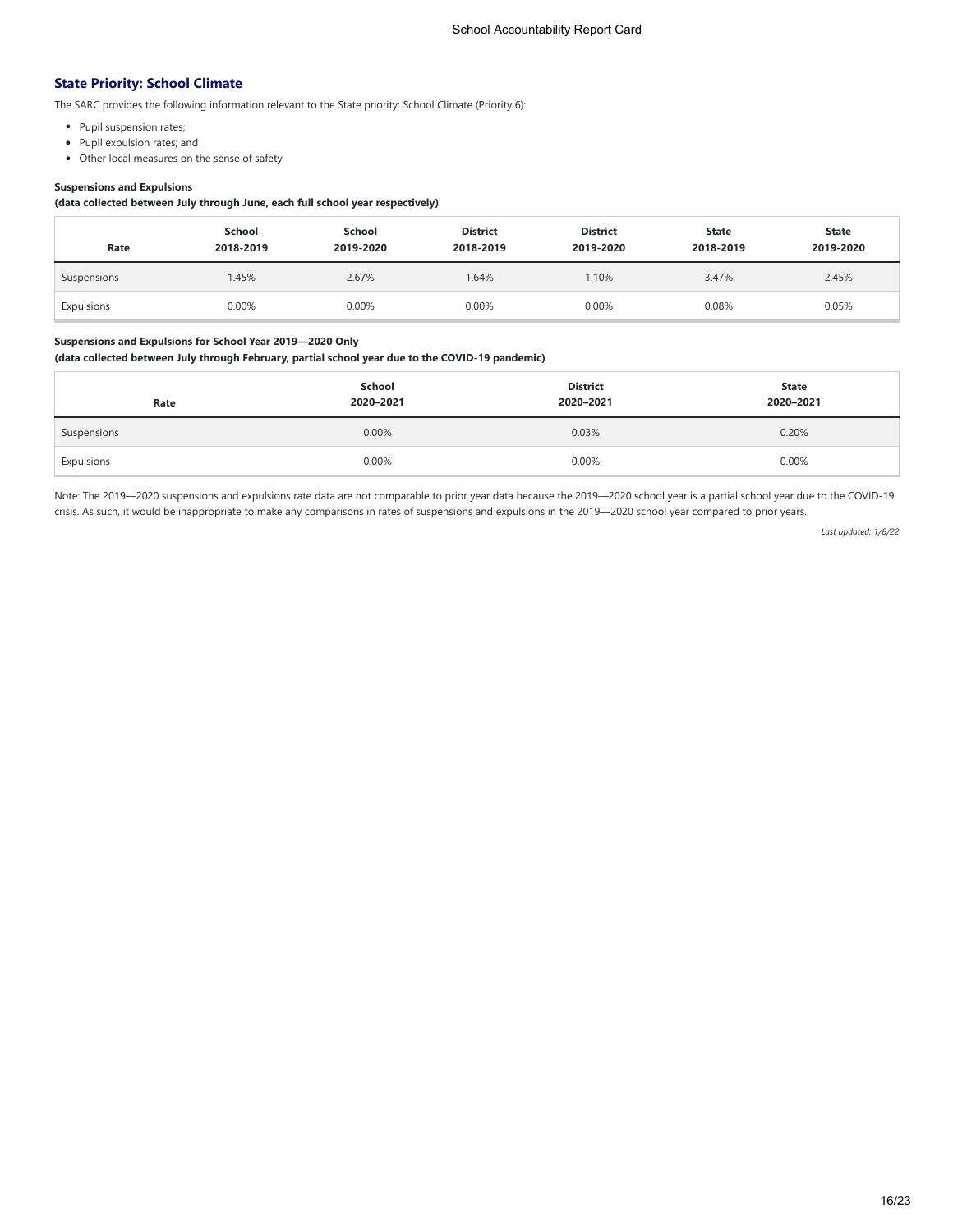Current safety plan is linked [here](https://samueliacademy.org/wp-content/uploads/2021/01/SA-Covid-Safety-Plan-Jan-2021.pdf) and includes full description of process and elements of safety plan.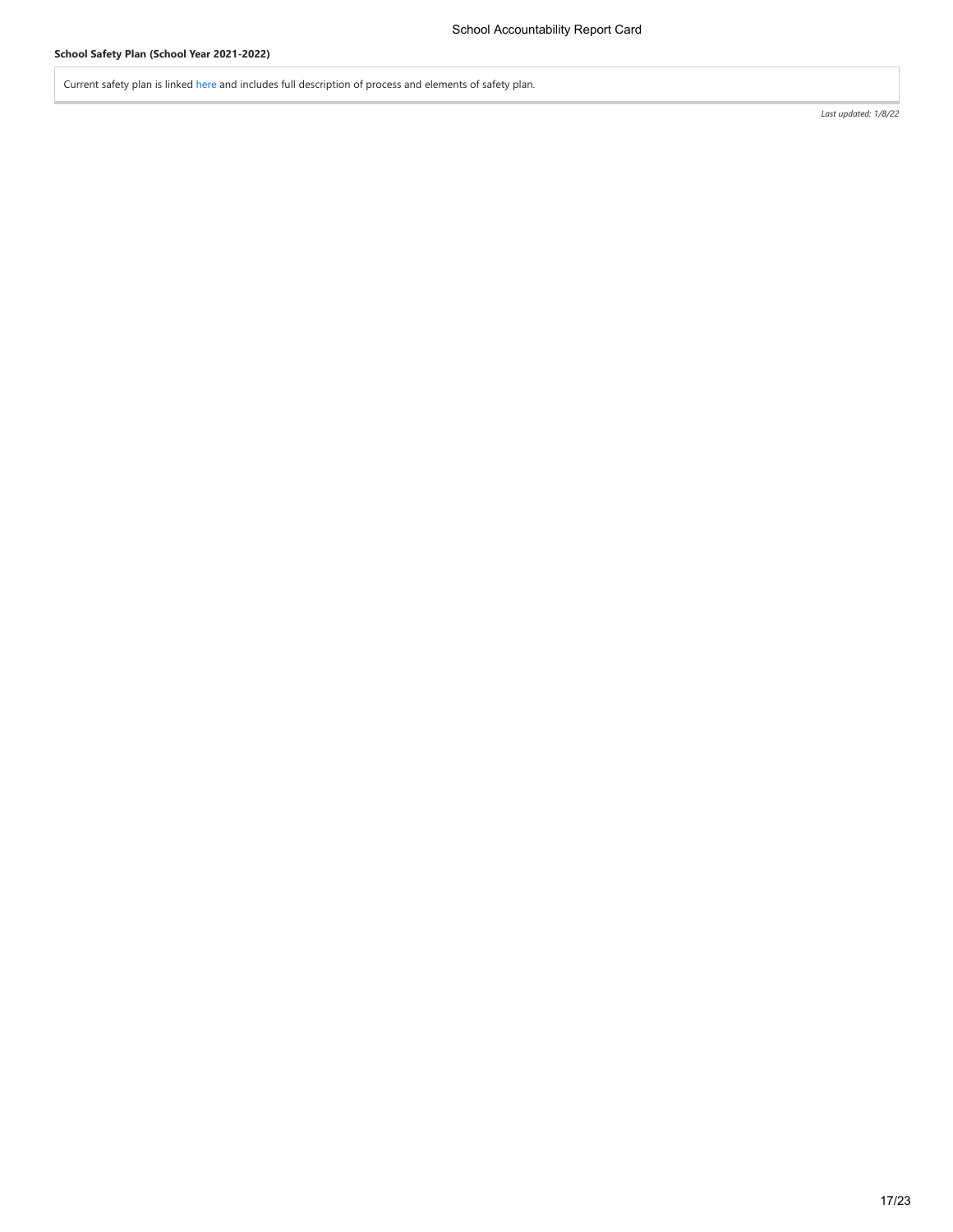# **D. Other SARC information**

The information in this section is required to be in the SARC but is not included in the state priorities for LCFF.

**Average Class Size and Class Size Distribution (Elementary) School Year 2018-2019**

| <b>Grade Level</b> | <b>Average Class Size</b> | <b>Number of Classes *1-20</b> | <b>Number of Classes *21-32</b> | Number of Classes 33+ |
|--------------------|---------------------------|--------------------------------|---------------------------------|-----------------------|
| K                  |                           |                                |                                 |                       |
|                    |                           |                                |                                 |                       |
| $\overline{2}$     |                           |                                |                                 |                       |
| ∍                  |                           |                                |                                 |                       |
| 4                  |                           |                                |                                 |                       |
|                    |                           |                                |                                 |                       |
| 6                  |                           |                                |                                 |                       |
| Other**            |                           |                                |                                 |                       |

\* Number of classes indicates how many classes fall into each size category (a range of total students per class).

\*\* "Other" category is for multi-grade level classes.

# **Average Class Size and Class Size Distribution (Elementary) School Year 2019-2020**

| <b>Grade Level</b> | <b>Average Class Size</b> | <b>Number of Classes *1-20</b> | Number of Classes *21-32 | Number of Classes 33+ |
|--------------------|---------------------------|--------------------------------|--------------------------|-----------------------|
| К                  |                           |                                |                          |                       |
|                    |                           |                                |                          |                       |
| $\overline{c}$     |                           |                                |                          |                       |
| 3                  |                           |                                |                          |                       |
| $\overline{4}$     |                           |                                |                          |                       |
| 5                  |                           |                                |                          |                       |
| 6                  |                           |                                |                          |                       |
| Other**            |                           |                                |                          |                       |

\* Number of classes indicates how many classes fall into each size category (a range of total students per class).

\*\* "Other" category is for multi-grade level classes.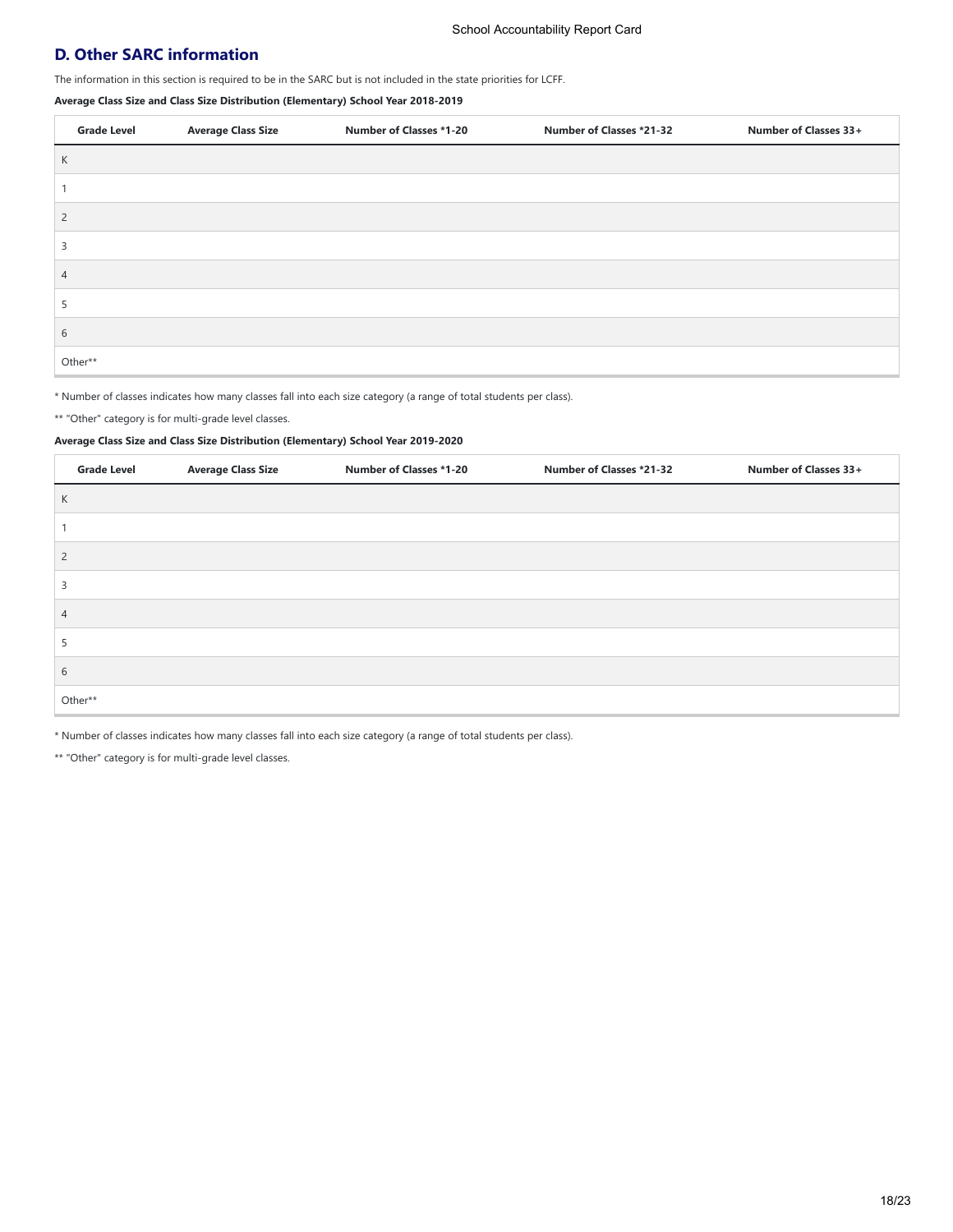## **Average Class Size and Class Size Distribution (Elementary) School Year 2020–2021**

| <b>Grade Level</b> | <b>Average Class Size</b> | <b>Number of Classes *1-20</b> | <b>Number of Classes *21-32</b> | Number of Classes 33+ |
|--------------------|---------------------------|--------------------------------|---------------------------------|-----------------------|
| К                  |                           |                                |                                 |                       |
|                    |                           |                                |                                 |                       |
| $\overline{2}$     |                           |                                |                                 |                       |
| 3                  |                           |                                |                                 |                       |
| 4                  |                           |                                |                                 |                       |
| C.                 |                           |                                |                                 |                       |
| 6                  |                           |                                |                                 |                       |
| Other**            |                           |                                |                                 |                       |

\* Number of classes indicates how many classes fall into each size category (a range of total students per class).

\*\* "Other" category is for multi-grade level classes.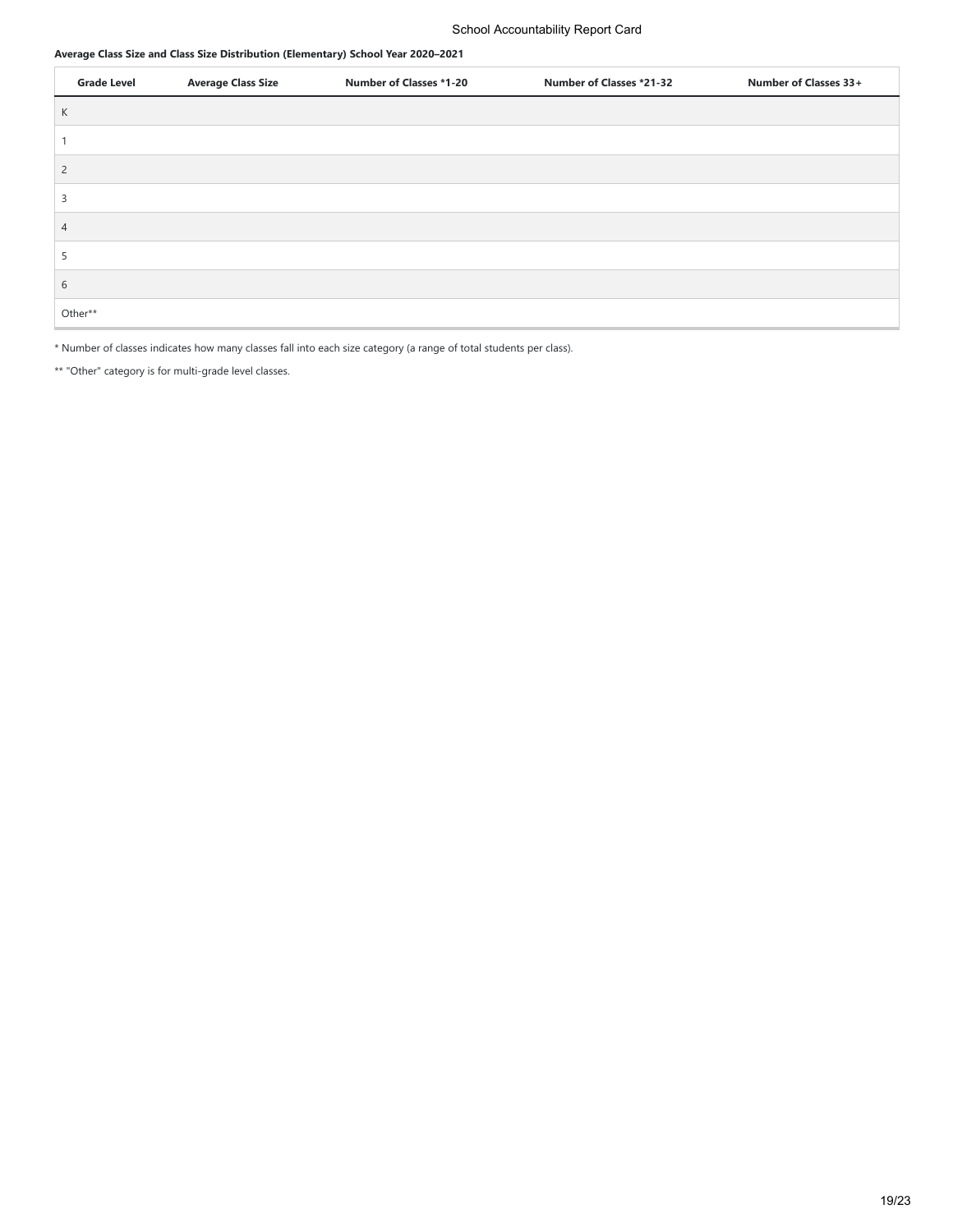### **Average Class Size and Class Size Distribution (Secondary) (School Year 2018-2019)**

| Subject        | <b>Average Class Size</b> | <b>Number of Classes *1-22</b> | Number of Classes *23-32 | Number of Classes 33+ |
|----------------|---------------------------|--------------------------------|--------------------------|-----------------------|
| English        | 24.00                     |                                | 14                       |                       |
| Math           | 25.00                     |                                | 16                       |                       |
| Science        | 24.00                     | 8                              | 11                       |                       |
| Social Science | 23.00                     | 10                             | 10                       |                       |

\* Number of classes indicates how many classrooms fall into each size category (a range of total students per classroom). At the secondary school level, this information is reported by subject area rather than grade level.

#### **Average Class Size and Class Size Distribution (Secondary) (School Year 2019-2020)**

| Subject        | <b>Average Class Size</b> | Number of Classes *1-22 | Number of Classes *23-32 | Number of Classes 33+ |
|----------------|---------------------------|-------------------------|--------------------------|-----------------------|
| English        | 23.00                     | 10                      | 14                       |                       |
| Math           | 23.00                     | 12                      | 10                       |                       |
| Science        | 24.00                     |                         | 12                       |                       |
| Social Science | 25.00                     | 4                       | 13                       |                       |

\* Number of classes indicates how many classrooms fall into each size category (a range of total students per classroom). At the secondary school level, this information is reported by subject area rather than grade level.

### **Average Class Size and Class Size Distribution (Secondary) (School Year 2020–2021)**

| Subject        | <b>Average Class Size</b> | <b>Number of Classes *1-22</b> | Number of Classes *23-32 | Number of Classes 33+ |
|----------------|---------------------------|--------------------------------|--------------------------|-----------------------|
| English        | 16.00                     | 39                             |                          |                       |
| Math           | 16.00                     | 69                             |                          |                       |
| Science        | 14.00                     | 45                             |                          | o                     |
| Social Science | 18.00                     | 32                             |                          | 4                     |

*Last updated: 1/8/22*

\* Number of classes indicates how many classrooms fall into each size category (a range of total students per classroom). At the secondary school level, this information is reported by subject area rather than grade level.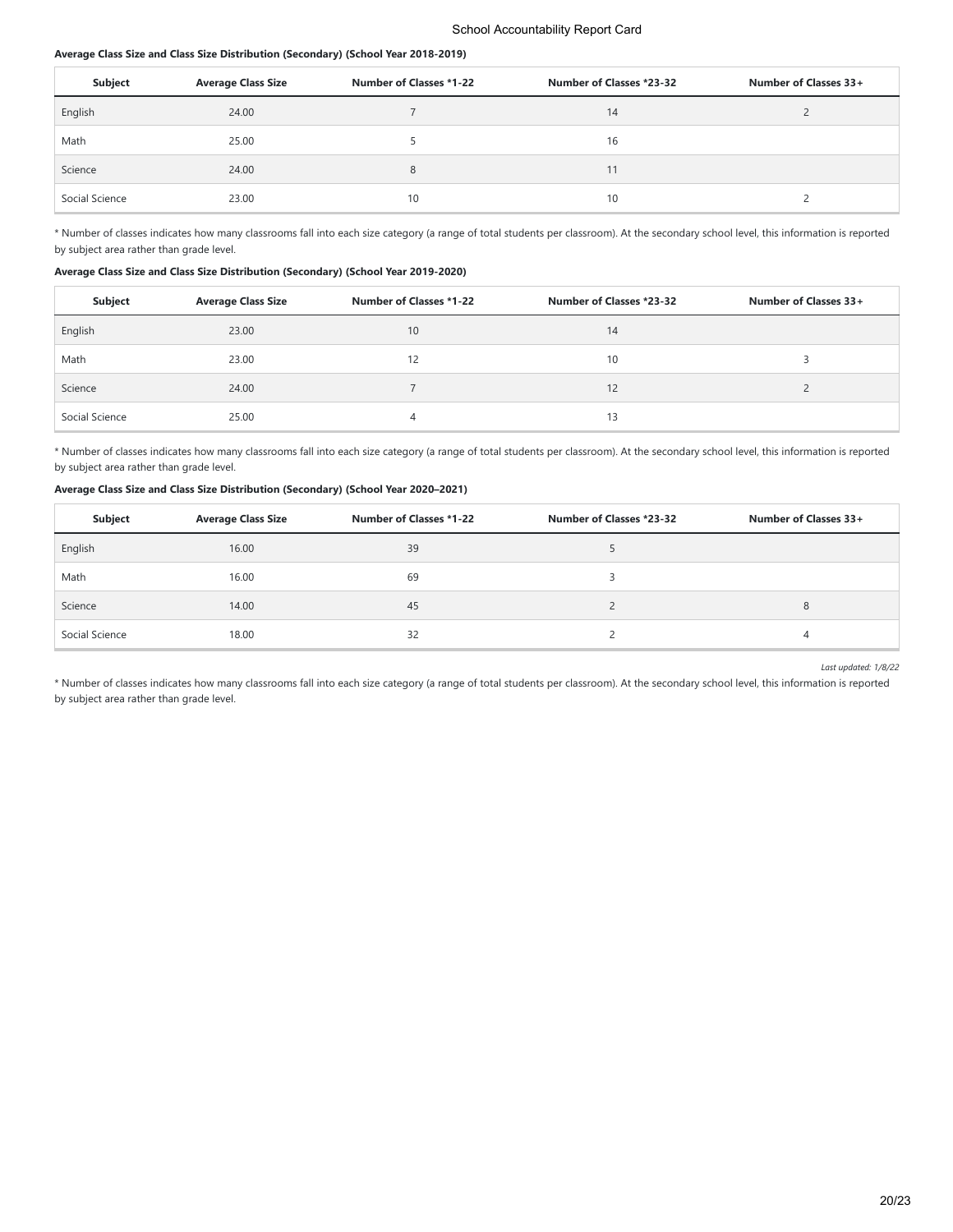### School Accountability Report Card

# **Ratio of Pupils to Academic Counselor (School Year 2020—2021)**

|                               | Title | Ratio |
|-------------------------------|-------|-------|
| Pupils to Academic Counselor* |       | 337.5 |

\* One full time equivalent (FTE) equals one staff member working full time; one FTE could also represent two staff members who each work 50 percent of full time.

# **Student Support Services Staff (School Year 2020—2021)**

| <b>Title</b>                                                  | Number of FTE* Assigned to School |
|---------------------------------------------------------------|-----------------------------------|
| Counselor (Academic, Social/Behavioral or Career Development) | 2.00                              |
| Library Media Teacher (Librarian)                             | 0.00                              |
| Library Media Services Staff (Paraprofessional)               | 0.00                              |
| Psychologist                                                  | 0.00                              |
| Social Worker                                                 | 0.00                              |
| Nurse                                                         | 0.00                              |
| Speech/Language/Hearing Specialist                            | 0.00                              |
| Resource Specialist (non-teaching)                            | 0.00                              |
| Other                                                         | 0.00                              |

*Last updated: 1/1/00*

*Last updated: 1/1/00*

\* One full time equivalent (FTE) equals one staff member working full time; one FTE could also represent two staff members who each work 50 percent of full time.

# **Expenditures Per Pupil and School Site Teacher Salaries (Fiscal Year 2019-2020)**

| Level                                                   | <b>Total Expenditures Per</b><br>Pupil | <b>Expenditures Per Pupil</b><br>(Restricted) | <b>Expenditures Per Pupil</b><br>(Unrestricted) | <b>Average Teacher</b><br>Salary |
|---------------------------------------------------------|----------------------------------------|-----------------------------------------------|-------------------------------------------------|----------------------------------|
| School Site                                             | \$15025.88                             | \$2400.40                                     | \$12625.49                                      | \$78318.49                       |
| District                                                | N/A                                    | N/A                                           | $\frac{1}{2}$                                   | $\sim$ $-$                       |
| Percent Difference - School Site and<br><b>District</b> | N/A                                    | N/A                                           | $\qquad \qquad -$                               | $- -$                            |
| State                                                   | N/A                                    | N/A                                           | \$8443.83                                       | $- -$                            |
| Percent Difference - School Site and State              | N/A                                    | N/A                                           | $\qquad \qquad -$                               | $- -$                            |

Note: Cells with N/A values do not require data.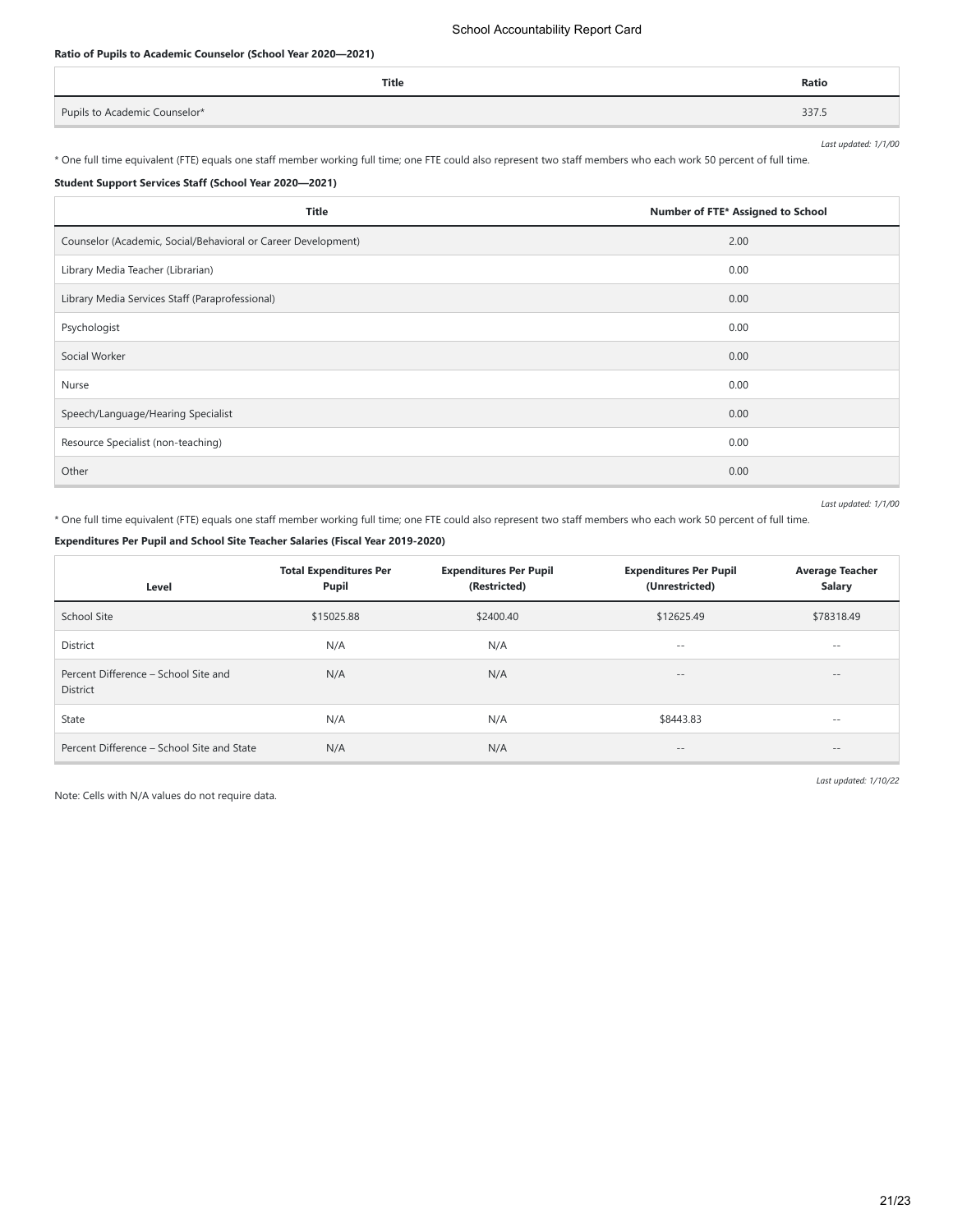### School Accountability Report Card

#### **Types of Services Funded (Fiscal Year 2020–2021)**

Samueli Academy funds many programs to support youth above and beyond state-funded items including a full-time School Psychologist, Student Success Coordinator, and an Alumni program. These programs are available for all students but are designed specifically to target the needs of Foster Youth as well as community youth. For a complete list of programs and description of funding, please refer to our LCAP linked on our school website [here](https://samueliacademy.org/wp-content/uploads/2021/07/2019-22-SAMUELI-LCAP-1.pdf).

#### **Teacher and Administrative Salaries (Fiscal Year Year 2019-2020)**

*Last updated: 1/10/22*

| Category                                      | <b>District Amount</b> | <b>State Average For Districts In Same Category</b> |
|-----------------------------------------------|------------------------|-----------------------------------------------------|
| <b>Beginning Teacher Salary</b>               | \$52800.00             | $\qquad \qquad -$                                   |
| Mid-Range Teacher Salary                      | \$76000.00             | $- -$                                               |
| Highest Teacher Salary                        | \$10100.00             | $\qquad \qquad -$                                   |
| Average Principal Salary (Elementary)         | $- -$                  | $- -$                                               |
| Average Principal Salary (Middle)             | $\qquad \qquad -$      | $- -$                                               |
| Average Principal Salary (High)               | \$145.00               | $- -$                                               |
| Superintendent Salary                         | $- -$                  | $\qquad \qquad -$                                   |
| Percent of Budget for Teacher Salaries        | $ -$                   | $- -$                                               |
| Percent of Budget for Administrative Salaries | $- -$                  | $\qquad \qquad -$                                   |

For detailed information on salaries, see the CDE Certificated Salaries & Benefits web page at<https://www.cde.ca.gov/ds/fd/cs/>.





Highest Teacher Salary

*Last updated:*